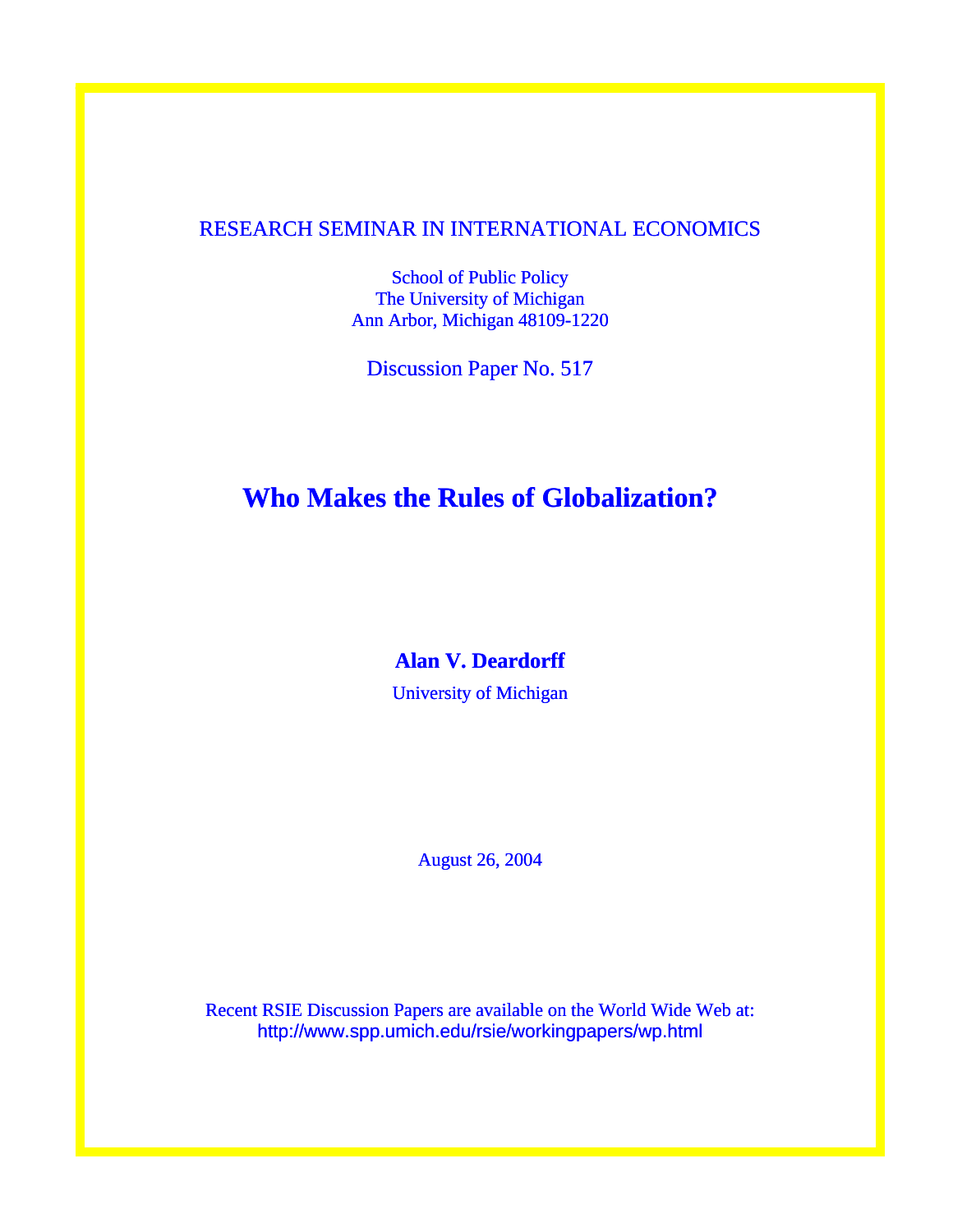# **Who Makes the Rules of Globalization?**

**Alan V. Deardorff** 

**The University of Michigan** 

Paper presented at CESifo Venice Summer Institute 2004 Globalization Workshop July 21-22, 2004

> Revised, August 26, 2004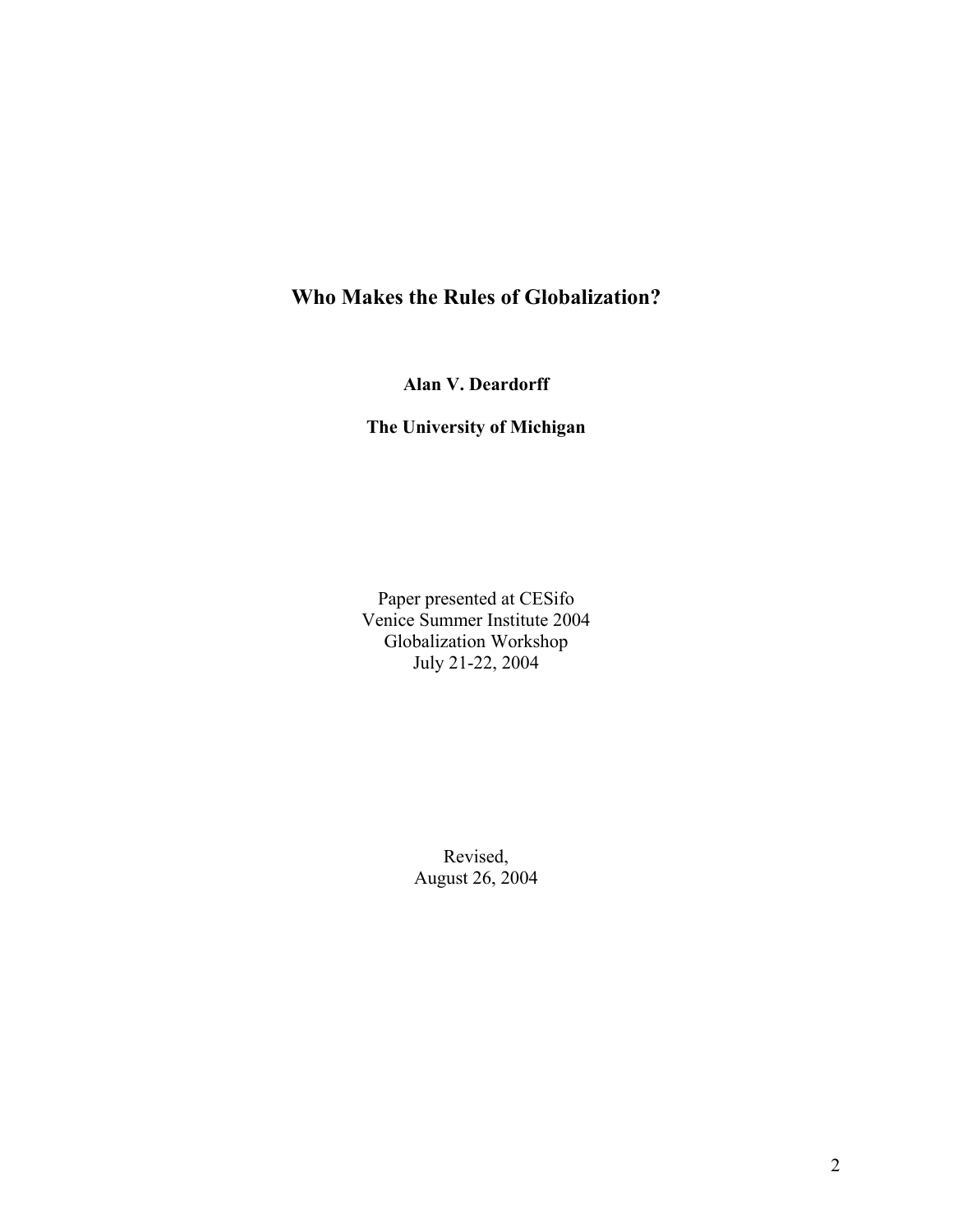#### **ABSTRACT**

# **Who Makes the Rules of Globalization?**

### **Alan V. Deardorff**

#### **The University of Michigan**

In this paper I argue that profit maximizing firms, even though they contribute to social welfare when they compete in the market, may not do so when they influence the political process. In particular, I suggest, through several examples from both the real world and from economic theory, that corporations have played a significant role in the formulation of the rules of the international trading system. They did this in the formation of the WTO, where they were responsible for the expansion to cover both intellectual property and services. And they do this in preferential trading arrangements such as the NAFTA, where they inserted the notorious Chapter 11 and specified rules of origin for automotive products. All of this is quite consistent with economic theory, including the literature on the political economy of trade policy. I also use a simple duopoly model to illustrate a domestic firm's interest in setting rules of origin. The corporate influence on rules need not be bad, but there is no reason why it should be good either, as these examples illustrate.

**Keywords:** Political economy of trade **Correspondence:** Trade institutions

**JEL Subject Code:** F13 Commercial Policy Department of Economics

Alan V. Deardorff University of Michigan Ann Arbor, MI 48109-1220

Tel. 734-764-6817 Fax. 734-763-9181 E-mail: alandear@umich.edu http://www-personal.umich.edu/~alandear/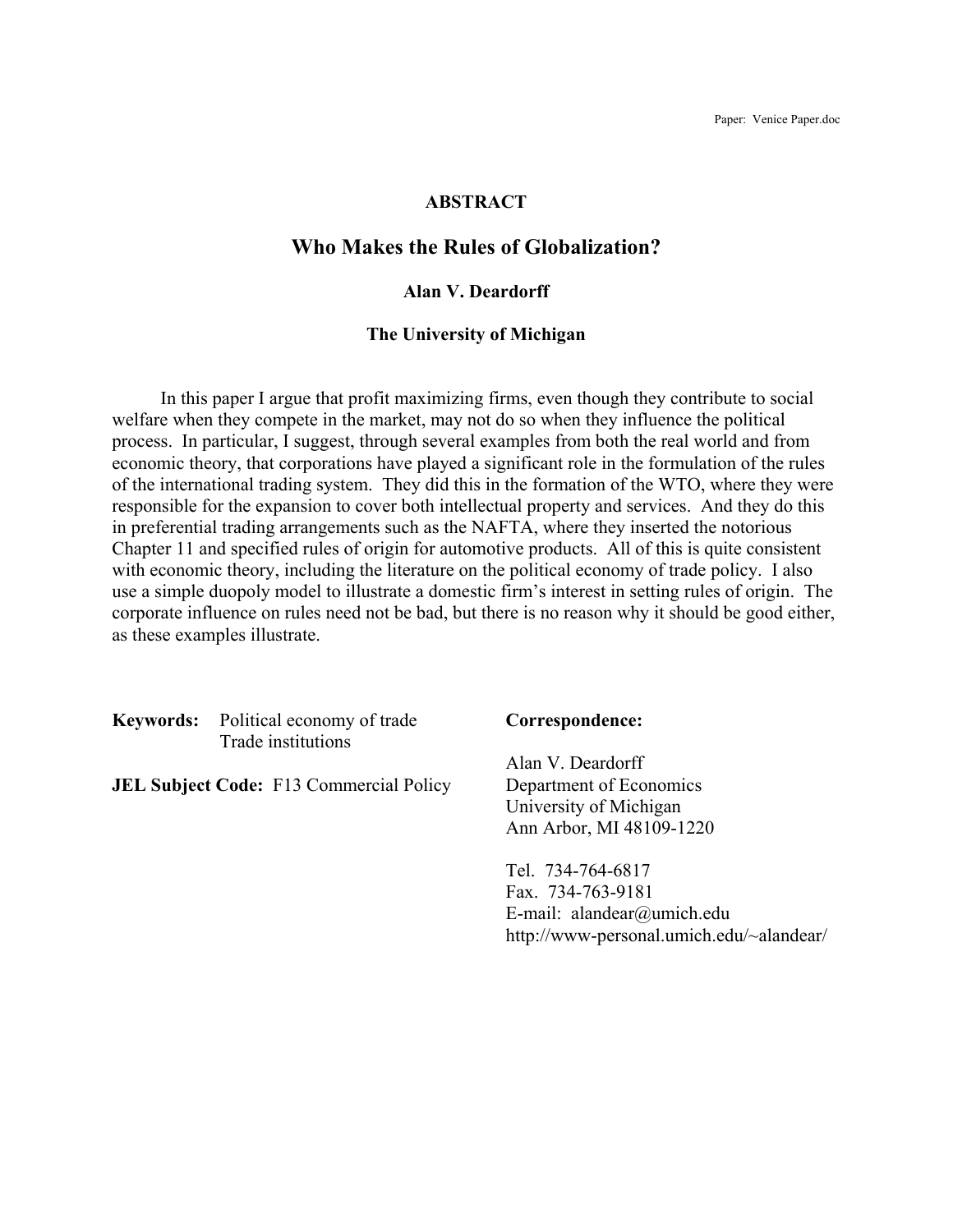# **Who Makes the Rules of Globalization[?\\*](#page-3-0)**

## **Alan V. Deardorff The University of Michigan**

### **I. Introduction**

<u>.</u>

When economists think of globalization, most of us think first of free trade and therefore the gains from trade that we have been studying and teaching for two centuries. But actual globalization takes many forms, including not only trade but also foreign direct investment, financial capital flows, and sometimes even migration of labor. More importantly, even the liberalization of trade has not been the simple move to zero trade barriers that we understand from our models, but has taken the form of trade liberalization that was only partial. Some of this is multilateral, but with barriers only partially eliminated. And increasingly it is minilateral, with barriers removed more completely but only between pairs or among small groups of countries in free trade areas (FTAs) and the like.

Furthermore, in both of these cases the liberalization of trade typically is attached to a variety of other measures that may or may not generate the same sorts of benefits as reducing tariffs. Multilaterally, the WTO has expanded beyond the GATT to include services and intellectual property, as well as to address policies relevant to trade other than trade barriers. Minilaterally, FTAs routinely address issues other than trade, including not only investment but also labor standards and environment, the effects of

<span id="page-3-0"></span><sup>\*</sup> I have benefited especially from the comments of participants at the CESifo conference in Venice.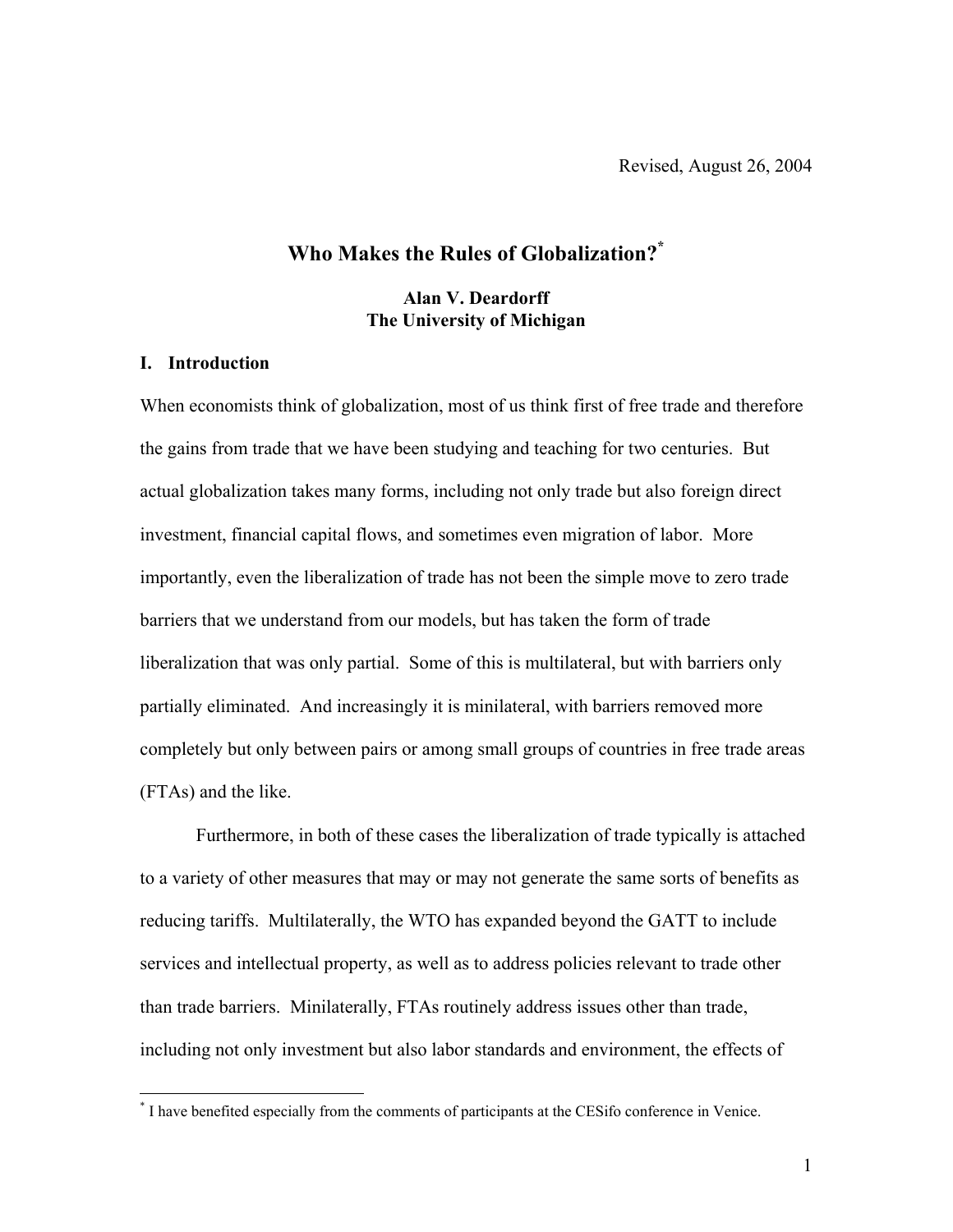which may be very different from tariffs. And even for trade, because FTAs are only partial liberalization, they have features that may reduce or even reverse the beneficial effects of free trade. The importance of all of this is that, while we have a solid understanding from economic theory and experience of the benefits of multilateral free trade, these actual modes of globalization are something else.

Many of those who oppose or are skeptical of globalization – who tend not to be economists – base their doubts fundamentally on suspicion of corporations. Free trade increases the ability for large corporations to operate across national borders, thus – the skeptics would say – increasing their power over the economy and over peoples and governments around the world. Because corporations pursue only their self interest and not the social good, they exploit the world for their own profit. Thus Globalization  $\equiv$ Corporate Power ≡ Everybody Else Loses!

As economists we take issue with the second of these identities, and perhaps also with the first. Economic theory tells us, since Adam Smith, that firms, pursuing their self interest but competing with one another, lead, under ideal conditions at least, to maximizing well being for society as a whole. And indeed their competition among themselves reduces and, again under ideal conditions, even eliminates their own profits. So the fact that corporations are controlling economic activity does not, as long as they compete with each other or with smaller firms, mean that society loses. On the contrary, it is society that gains, and the corporations themselves find their profits competed away. Indeed, by this argument globalization itself may reduce corporate power by forcing large firms to compete with each other across borders, rather than allowing each to enjoy market power behind trade barriers.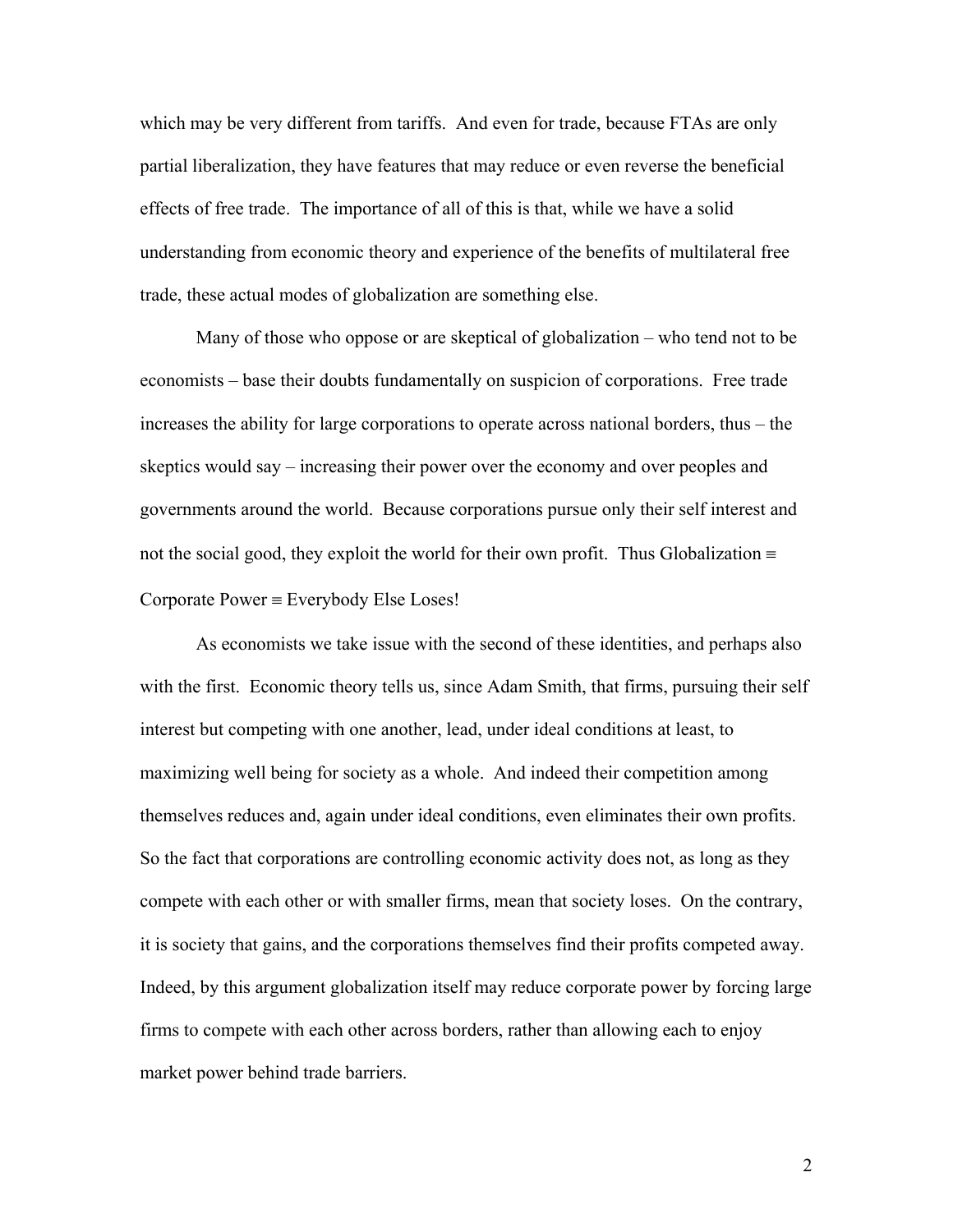This would be fine if in fact globalization did entail simply the move to free trade. But as I have said, actual globalization includes both more and less than free trade. One implication of this is that the welfare theorems of trade theory need not apply, since their conditions are not met. This is the meaning of the Theorem of the Second Best, where partial moves toward free trade may be welfare reducing if other markets remain distorted. I am not too worried about that, however, except perhaps in cases where the importance of particular distortions and their implications for gains from trade are well established. I certainly would not in general want to reject partial trade liberalization based on just the vague fear that it may not be welfare improving. Distortions, after all, not only undermine the benefits of some moves toward liberalization; they also increase the benefits of others.<sup>[1](#page-5-0)</sup>

My greater concern is that the particular ways that the world has embraced globalization have been selected for it not by obviously unbiased and high-minded academics, but rather by governments acting under the influence of special interests – often corporate interests. That is, governments have negotiated both multilateral trade treaties and minilateral preferential arrangements in response to, and in the presence of, pressures brought to bear upon them by domestic interests. These interests could take a variety of forms, and in principle could represent very broad constituencies. But in practice it seems clear that corporate interests have so far dominated. And while economic theory is reassuring about the effects of the profit motive when it drives behavior in the marketplace, there is no such reason to trust its effects in the political

 $\overline{a}$ 

<span id="page-5-0"></span><sup>&</sup>lt;sup>1</sup> For example, suppose we know that a domestic industry provides a positive externality that somehow cannot be internalized through a first-best production subsidy. Then while this means that a tariff may be beneficial if the industry competes with imports, it also means that a tariff (on another good) is even more harmful than usual if the industry exports.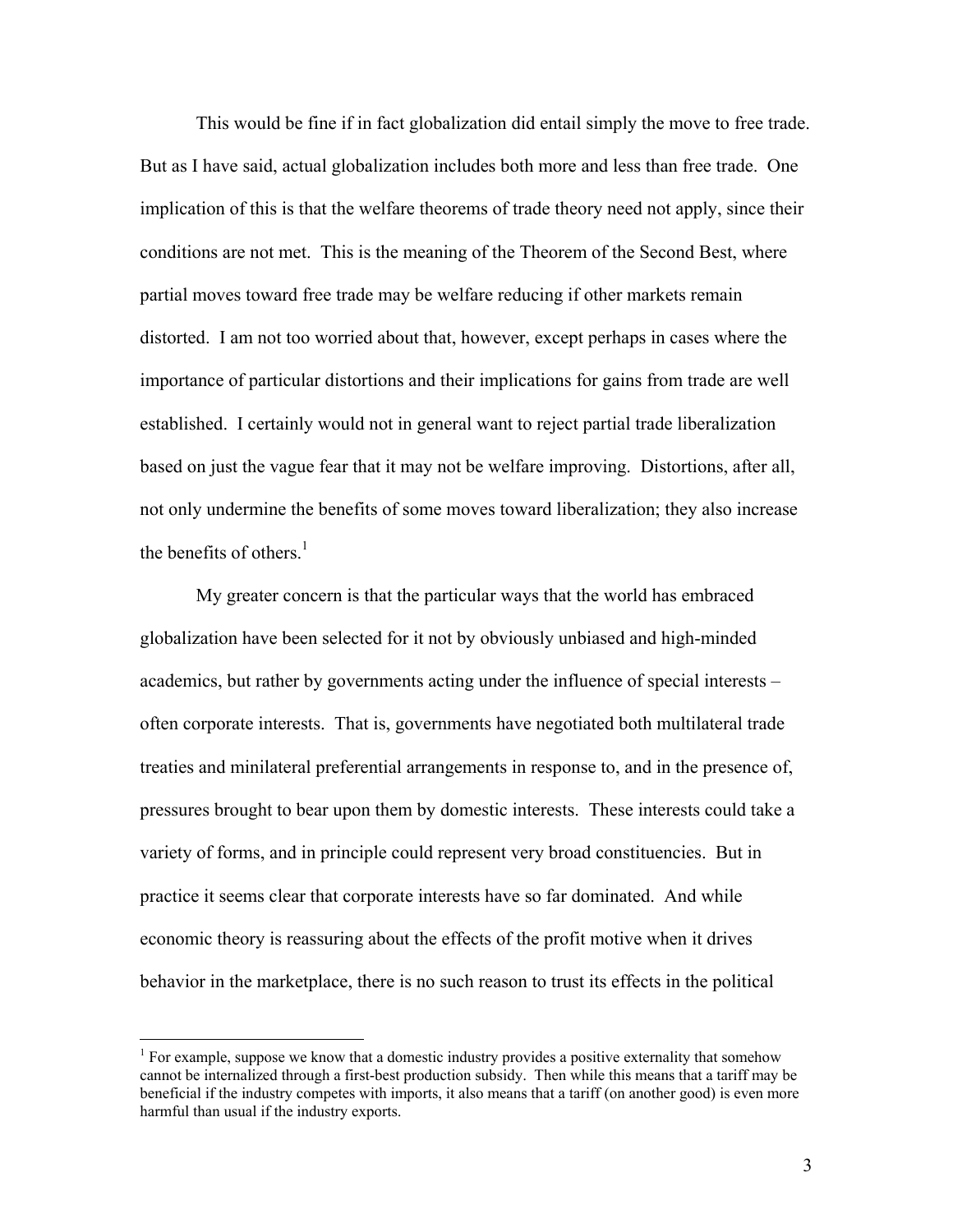arena. In short, my concern in this paper is that the influence of producers, especially of large corporations, has dominated the drafting of the texts of international economic agreements and has done so, understandably, so as to promote the interests of those producers. Their interests are not necessarily harmful to society, but they are not necessarily beneficial either. And there is no reason to expect an invisible hand to guide governments that are under corporate influence toward desirable outcomes.

In the remainder of this paper I will first, in section II, elaborate on some particular examples of corporate influence that are suggested by casual observation. Most of these are ones that I mentioned when I first began to worry about this issue in Deardorff (2003). I will then turn, in section III, to looking at what economic theory can suggest about this process in the context specifically of FTAs. I will first review the implications of some existing literature for this issue, then provide my own simple example of how producer interests might seek to determine rules of origin.

#### **II. Episodes of Corporate Influence**

### *TRIPs*

I will start with what to me is the most egregious example of corporate influence on international rulemaking: the Uruguay Round Agreement on Trade Related Intellectual Property Rights (TRIPs). When issues of intellectual property rights (IPRs) first began to be discussed as part of the Uruguay Round, the claim was that any new rules would be confined to their "trade related" aspects. That presumably referred to the entry of IPRviolating goods into international trade, especially the export of such goods into a country where the IPR was established and enforced. It is not clear that new rules were needed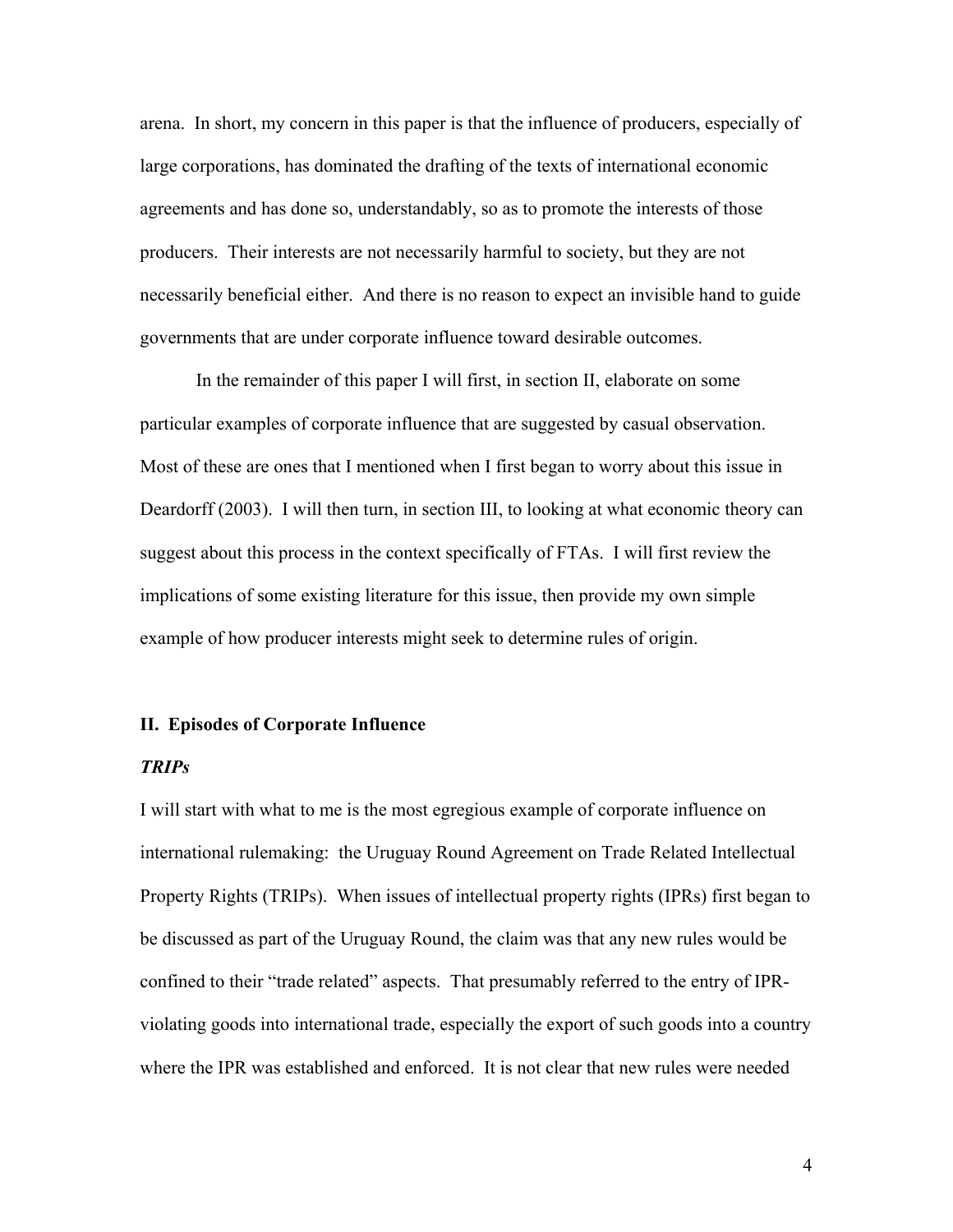for that, but in any case the negotiations soon left that narrow problem behind. The resulting TRIPs agreement requires that all WTO member countries enact and enforce IPR laws that are roughly comparable to those in the developed countries. The effect of this, since most IPRs are owned by developed-country firms, has been to force developing countries to protect the IPRs of individuals and firms in the developed countries. And this, aside from any stimulus it might provide to the creation of intellectual property of particular use to developing countries, is a change that can only benefit rich-country owners of IPRs and harm poor-country consumers. A case can of course be made for IPR protection as a second-best means of simulating innovation. But I have argued in Deardorff (1990, 1992) that, even on efficiency grounds, extending IPR protection to the whole world is going too far. And developing countries – notably India – resisted this effort to bring IPRs into the rules of the world trading system.

So why did this effort succeed? Clearly because of corporate influence. A group of very large corporations especially in the pharmaceutical industry were, as I understand it, the initiators of the push for TRIPs in these negotiations, and they played an active role in moving the negotiations along. It was they, after all, who depended most heavily on the defense of IPRs, since their products, once developed, can be imitated at very low cost. It was in their interest of course to prevent the importation into the U.S. and Europe of unlicensed generic drugs manufactured in, say, India. But once they entered the international rule-making arena, they did not stop there. They pushed to have the international trading system override the decision that many developing countries had made, that the short-term health of their populations was more important than the profits of the big drug companies. I say "short-term" here because in making this choice they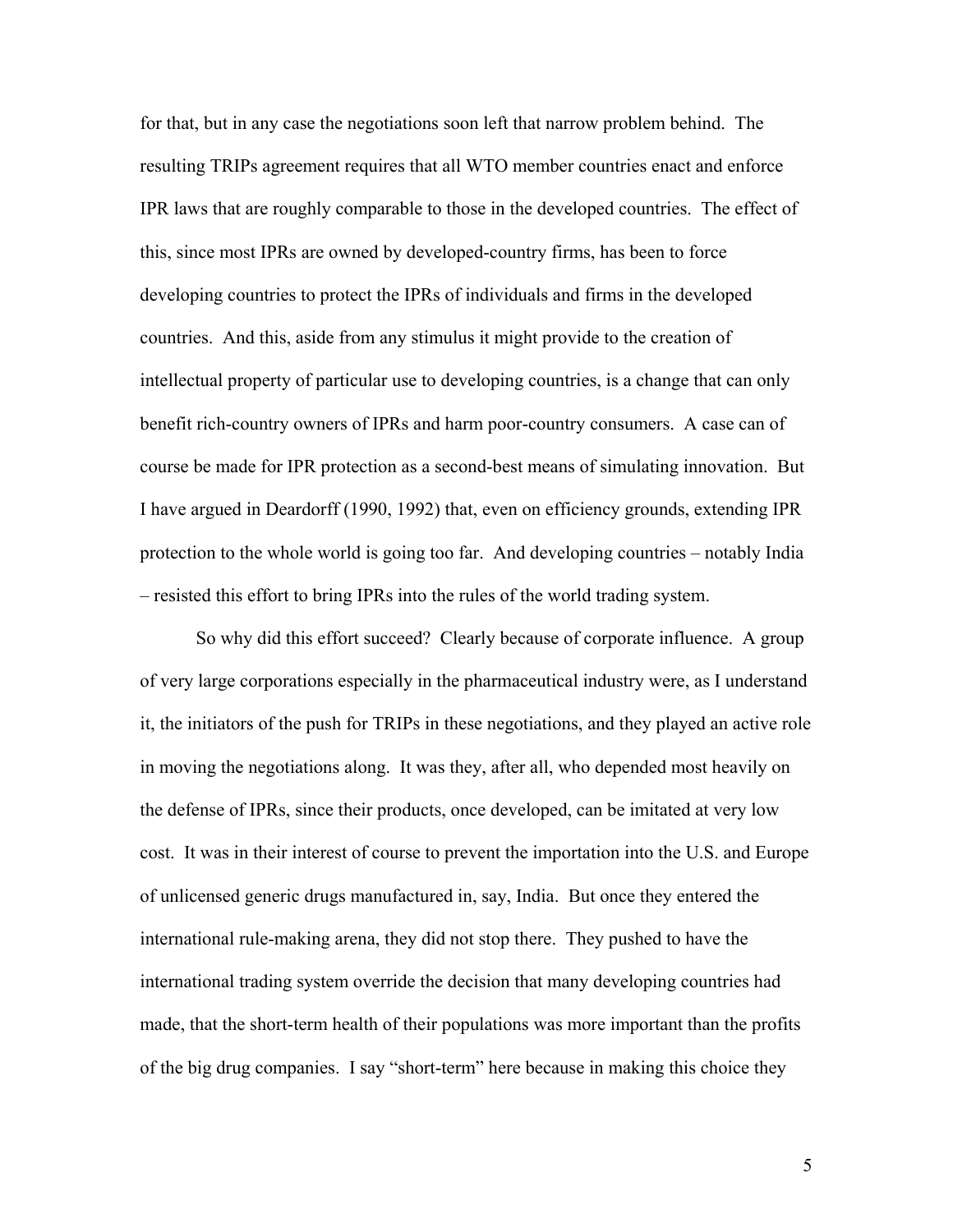were almost certainly giving up the chance for new drugs to be developed of particular interest to those same populations. Whether they understood that cost or not, I don't know, but it was the choice they had made. And the drug companies sought to rule that choice essentially illegal.

My point is not that the TRIPs agreement is harmful, even though I may believe that it is. My point is that the TRIPs agreement was negotiated for reasons that had nothing to do with whether it was harmful or not, but only to do with whether it would increase the profits of some powerful corporations. And I am not saying either that these corporations were behaving badly. I happen to think that pharmaceutical companies have made a huge contribution to the well-being of modern society, and I do not generally begrudge them the large profits that they earn when one of their discoveries is a success. Their pursuit of profit through research and development as well as marketing has, I am quite willing to believe, made the world a better place.

The problem is that they were permitted to pursue profit not just in their industry but also by influencing international negotiations on the rules that they themselves would play by. And not surprisingly, they used their power to design those rules to their own maximum advantage. They could hardly have been expected not to. The error was in letting them influence the negotiations in the first place. In their particular case, it would not have been hard to prevent this, since the relevance of their concerns for trade negotiations was always suspect. They could have been told to take their case to the World Intellectual Property Organization, rather than to GATT and the WTO.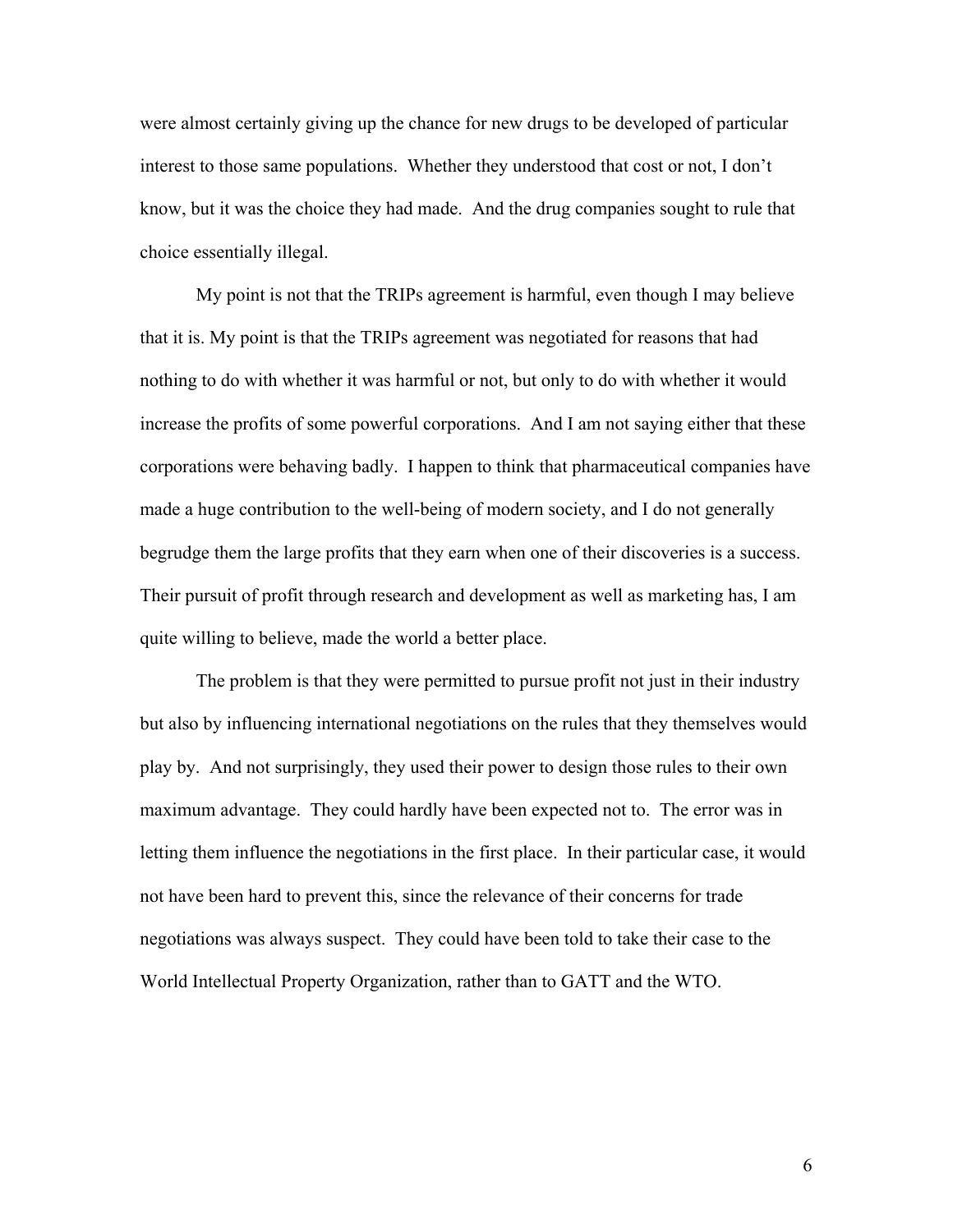# *GATS*

I claim that there is no reason to expect corporate influence on rule making to be beneficial. But there is also no reason to expect it to be harmful. My second example, I believe, demonstrates this. Prior to the Uruguay Round, the GATT covered only trade in goods. Indeed, international transactions in services were not even regarded as trade. Since they typically required some sort of producer presence in the country consuming the service, they were considered to be part of foreign direct investment, and so were subject to much weaker disciplines on restrictive policies than the rules governing trade policy under the GATT.

At some point during the 1980s, I am told, participants in certain service industries got the idea of arguing that what they did was trade after all, and that it should be covered under GATT. They made this case to the U.S. government, which in turn placed services on the agenda of the Uruguay Round. The end result was not, of course, to include services in the GATT *per se*, which continues to be the central pillar of the WTO, but instead to negotiate a new General Agreement on Trade in Services (GATS) to provide its own discipline to service transactions.

This made good sense, in two respects. First, many have argued that the gains from international service transactions are just as real as the gains from trade in goods, and indeed the economic causes and effects are very much the same. I made this case myself early on, in Deardorff (1985).

On the other hand, the policies that are applied to services are quite different from the policies that are applied to trade in goods, and they do not even include anything that is exactly comparable to the tariffs that were the original focus of the GATT. So the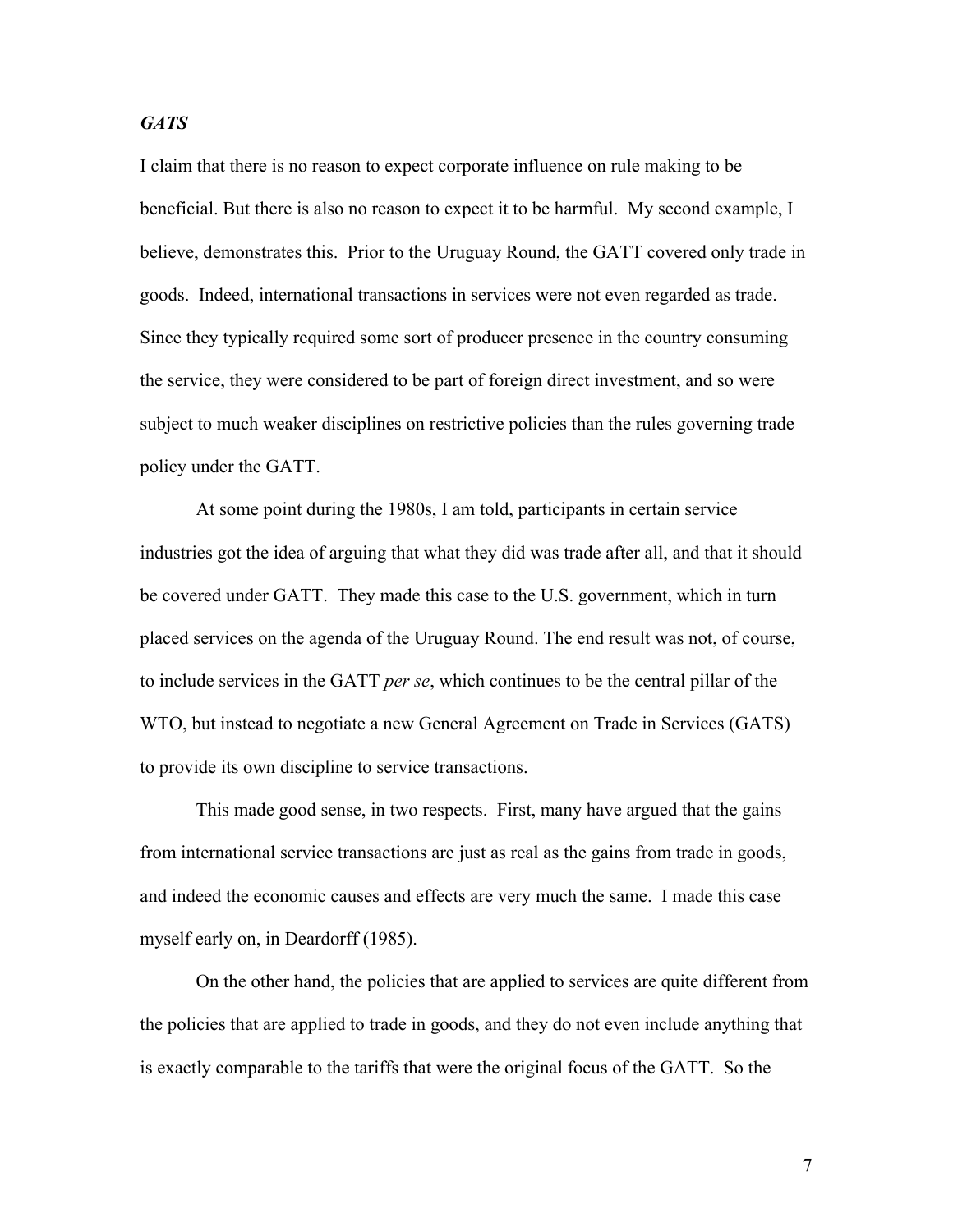same rules could not apply directly, and it made sense to negotiate a new agreement to cover services.

The GATS itself did not accomplish much liberalization, if any, although some has come in subsequent agreements. And there are disagreements about how liberalization in these markets ought to proceed. But my point here is simply to note that these issues might never have been addressed had it not been for the influence of American corporate executives in the service industries who saw an opportunity and pressed their case. They did it, I presume, primarily to benefit themselves and their firms, but in this case economics is very much on their side and I think the world as a whole stands to benefit.

Not all would agree with this, of course. Precisely because services are interlinked with FDI, the import of services can be seen as even more threatening to a country's domestic interests than imports of goods. And furthermore, the perception that many service industries were dominated by large corporations from rich countries created the fear that, in these industries, developing countries stood only to lose from freer trade.

Of course this second concern is exactly what trade following comparative advantage is all about, and while competing industries may lose, their countries gain from services that are more efficiently supplied. Indeed, one can argue that the gains from trade are even larger here than in many goods industries, because so many services provide essential inputs, including infrastructure, for other industries. Access to worldclass service providers might well allow some developing-country manufacturing industries to exploit a comparative advantage that would otherwise be undermined by the need to use expensive and low quality local services.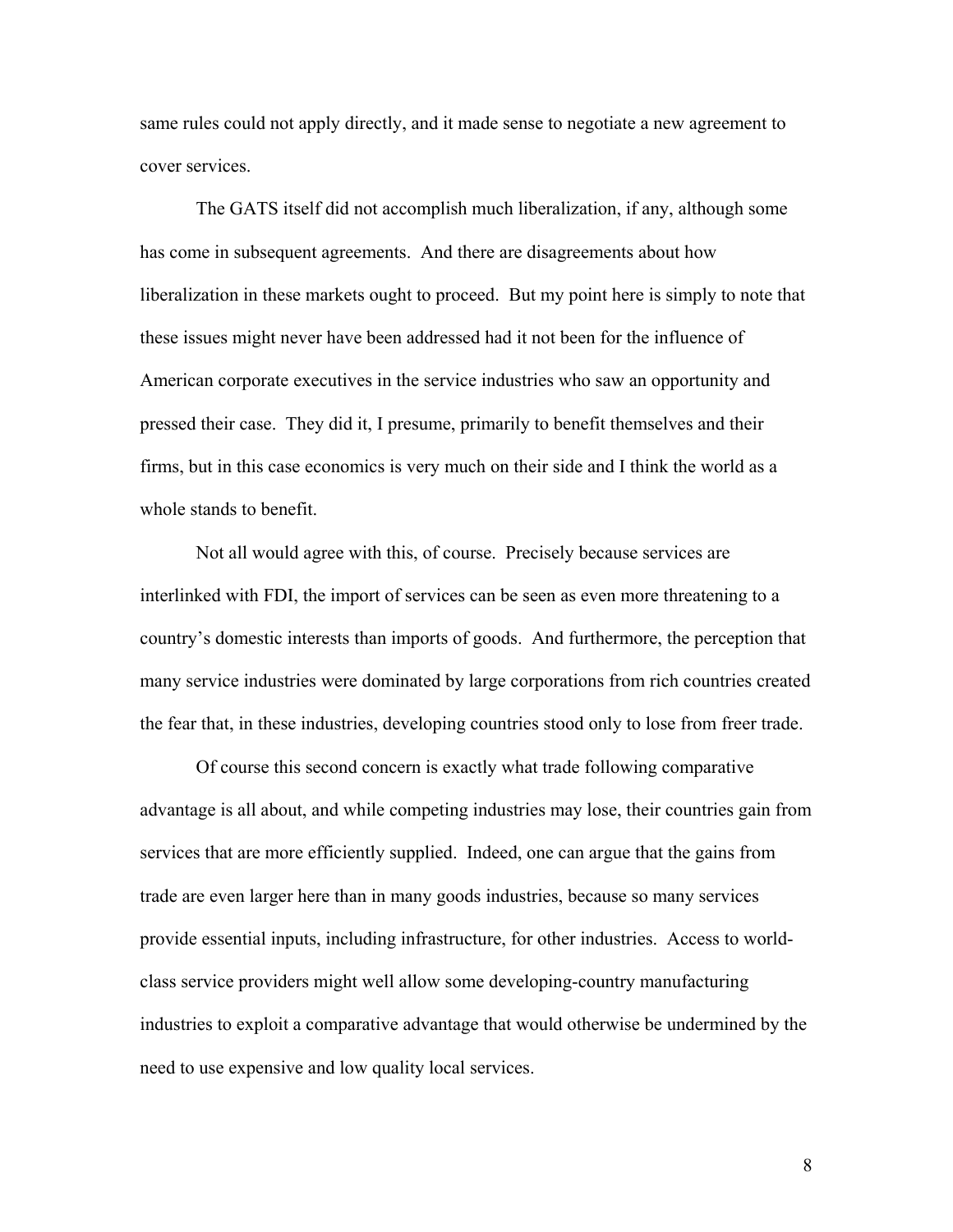# *NAFTA Chapter 11*

The NAFTA agreement was a massive document, and those of us who tried to analyze the likely effects of NAFTA tended to focus on those few aspects of it that we best understood. Not surprisingly, there were pieces of it that we neglected, some that we failed even to know about. One of these that later drew a good deal of public attention was Chapter 11, on investment. Motivated by concern that a government might expropriate the property of a foreign direct investor, Chapter 11 requires that any such expropriation, direct or indirect, be accompanied by appropriate compensation. Furthermore, it entitles the victim of such expropriation to bring a case before a NAFTA tribunal against the national government of the country where the expropriation took place.

This, it turns out, may provide a powerful tool for corporations in one NAFTA country to use against governments (including state and local) in another NAFTA country, whenever a government uses a policy or regulation that reduces the corporation's profit. Or so it seems, at least from the cases that have been brought. All three NAFTA governments have been named in such cases. Opponents of NAFTA point especially to attempts at environmental regulation that have been challenged under Chapter 11 on the grounds that they reduce the profit of a foreign NAFTA firm. The most visible such case has been against the US by the Canadian Methanex Corporation, seeking compensation for a California prohibition against a fuel additive they supplied that had been judged to be toxic.

This particular case is still pending, so it is too soon to know how it will be decided. Of the 22 other cases that have been brought under Chapter 11, only five have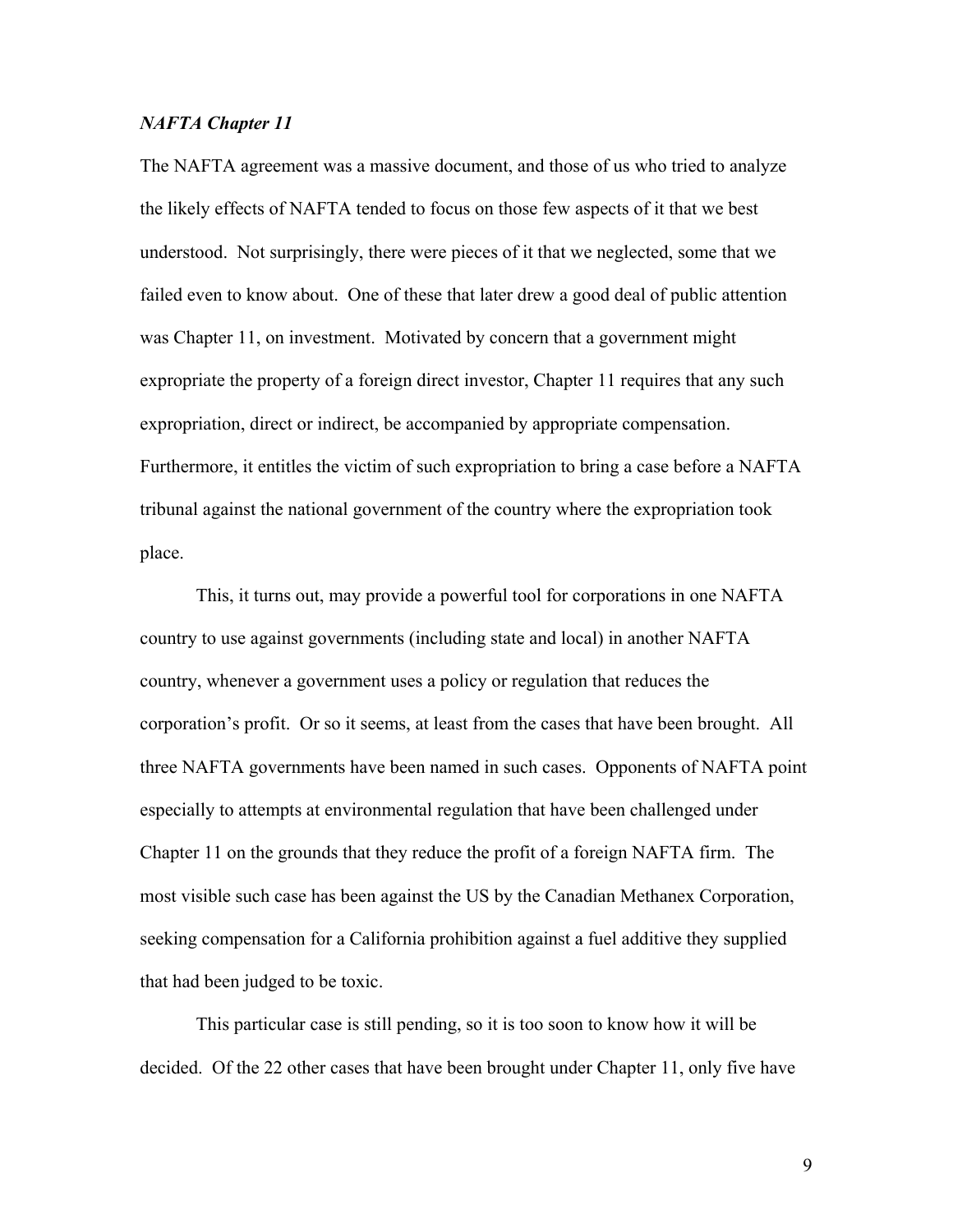led to decisions – three of them positive – while others have been settled or withdrawn. I find it hard to judge the merits of these cases, since many who write about this issue do not even pretend to be unbiased. But my impression is that the panels deciding these cases have been far less expansive than the NAFTA opponents feared.

However, my point here is not to argue the merits of Chapter 11 and the way it has been administered. Rather what I want to stress is the unprecedented nature of the agreement itself, in two respects. First, as I said above, Chapter 11 covers not just direct expropriation – as when a government takes over ownership of foreign firm's property – but also indirect. What that actually means remains to be determined by the cases as they are brought and decided, but as the Methanex case suggests, some would argue that indirect expropriation includes policy changes that reduce the value of a foreign investment. As I understand it (which admittedly is not very well), that could turn out to be an expansion of property rights beyond what most countries, including the United States, include in domestic law.

Second, and perhaps more importantly, Chapter 11 allows an unprecedented right of private action against the government of another country to be decided by an international tribunal. Prior to NAFTA – in the US-Canada FTA for example, and also in the GATT – such tribunals were available in trade law only for disputes between governments. But NAFTA does not require that an aggrieved private party go through its own government; it files the case directly against the government of another country.

So why did NAFTA come to include such an unusually strong facility for private action? I myself know little about how NAFTA was negotiated and nothing at all about the origin of Chapter 11. But consider who gains from Chapter 11. On the one hand,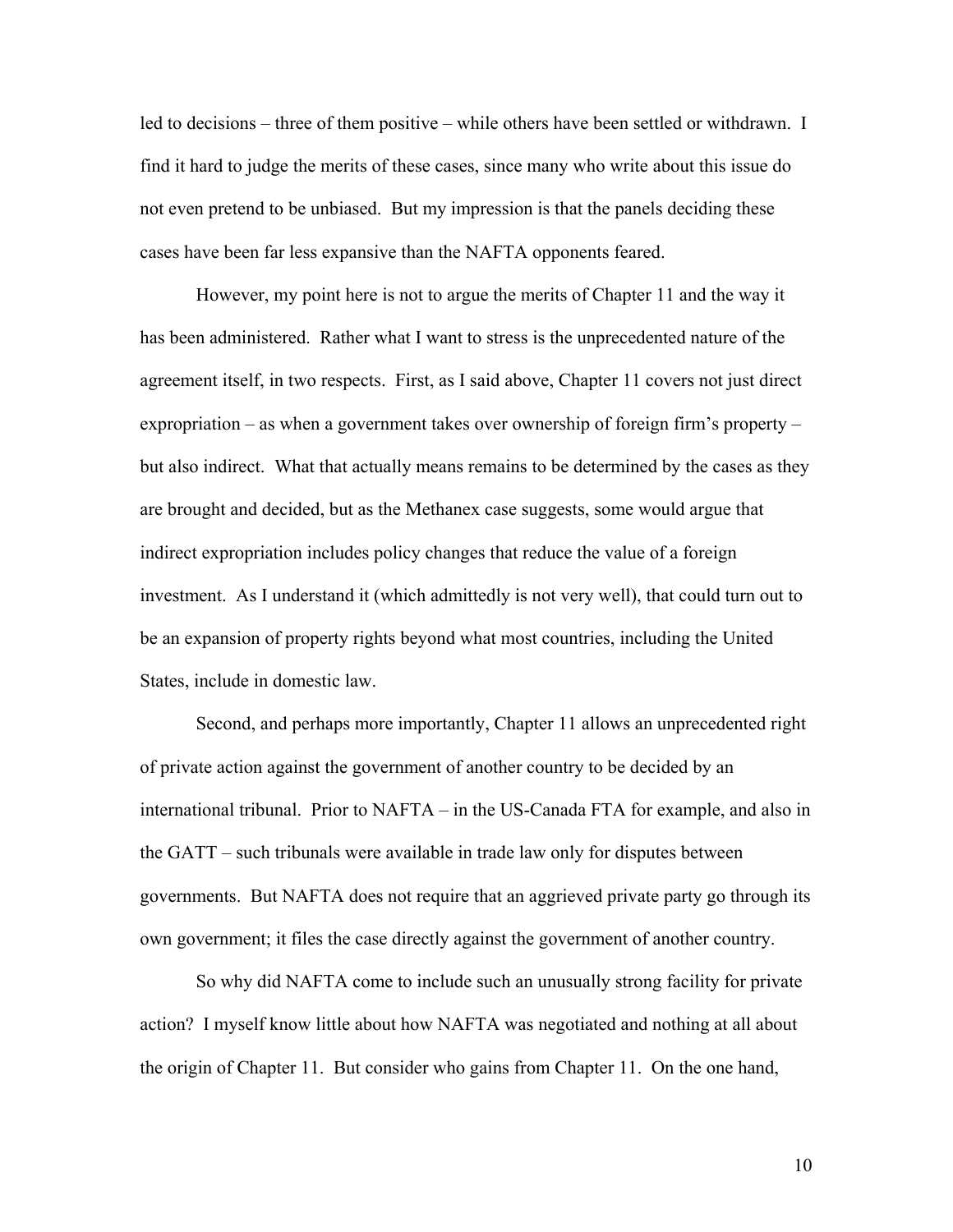companies from NAFTA countries that invest in other NAFTA countries gain, either leverage over policies that might harm them or substantial compensation, if their cases succeed or induce a settlement in their favor. On the other hand, the countries themselves may gain from a higher level of direct investment, as foreign investors are reassured by Chapter 11 against the risk of adverse policy decisions. But if the latter was the dominant factor in motivating Chapter 11, one has to wonder why governments eager to attract FDI could not have provided such reassurance more directly with their own laws. The likelihood therefore seems high that Chapter 11 was written expressly for the companies that stood to benefit from it. And the impression that this was the case seems heightened by the fact that nobody spoke of Chapter 11 when the NAFTA agreement was being debated.

So regardless of the merits of Chapter 11, its existence strikes me as fairly strong evidence, once again, of the power of corporate interests in setting the rules of the international trading system.

#### *NAFTA Rules of Origin*

Because it is a free trade area rather than a customs union, thus leaving external tariffs unchanged and usually different for imports of the same good into different member countries, the NAFTA must include rules of origin. That is, for a good to cross from one NAFTA country to another free of tariff, it must be regarded as having "originated" within NAFTA, and the word "originated" must be defined. What this definition should be is not obvious, and it can matter a great deal as I will illustrate in section III below.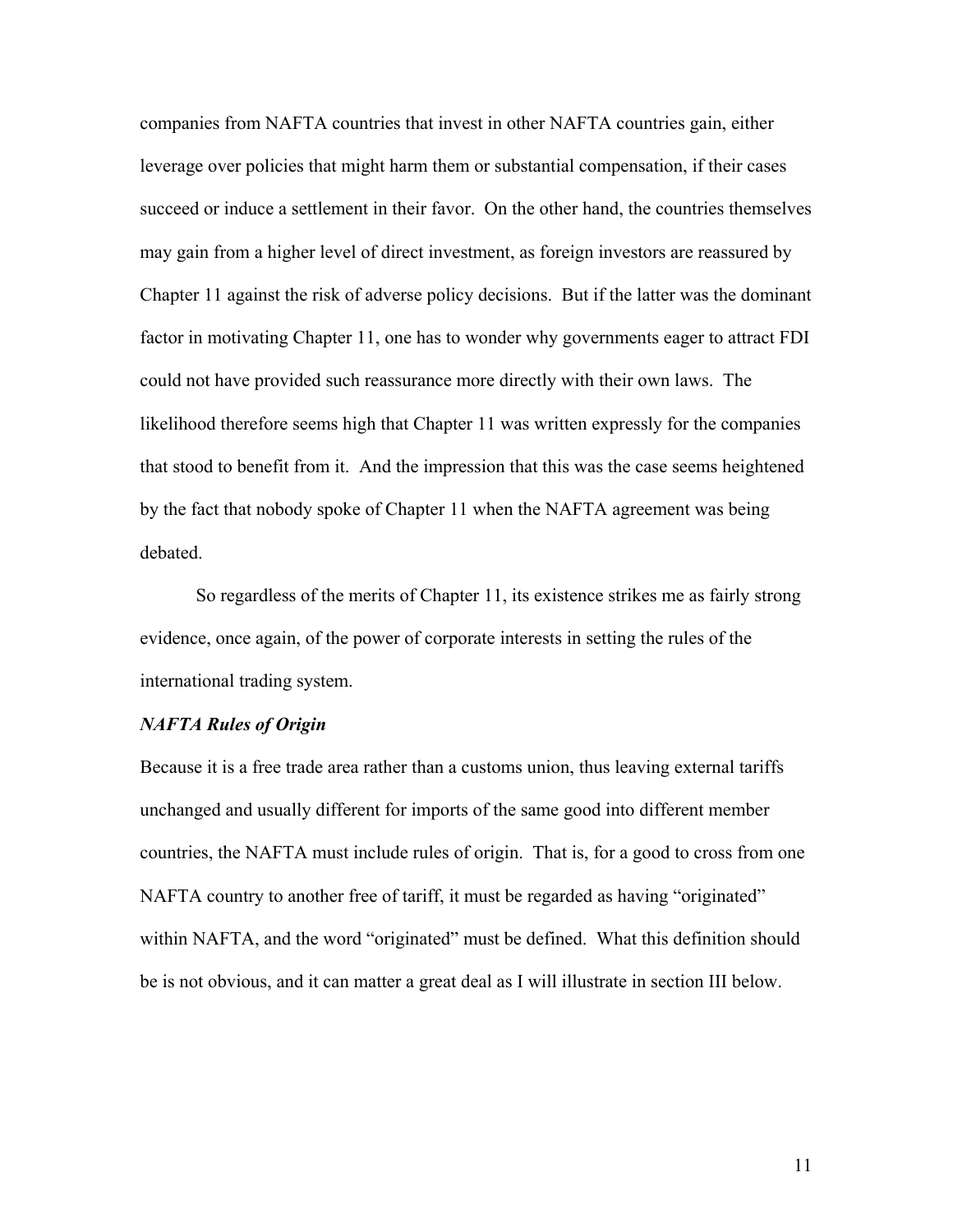Economists have examined the effects of various rules of origin, without any consensus emerging as to what they should be. $2$ 

Two plausible candidates would base origin on either the percentage of domestic value added or on changes in tariff classification between inputs and outputs. The NAFTA Chapter 4, on rules of origin, uses both of these criteria and more, in an elaborate series of provisions that I suspect only a team of lawyers and accountants together could understand. The complexity of these rules must itself discourage some producers from attempting to take advantage of the tariff preferences that NAFTA provides. I have no idea whether the complexity is a deliberate attempt to discourage trade, or is only the natural outcome of compensating the drafters of the agreement in proportion to the time they spend on it.

But there is one aspect of the NAFTA rules of origin whose purpose seems more explicit. The fourth article of Chapter 4 deals exclusively with Automotive Goods, spelling out rules of origin for these that are even more explicit, detailed, and (to me) opaque than for other goods. Are these more restrictive than the rest of NAFTA's rules of origin? I certainly cannot tell from reading the text. But I do happen to know that this text was drafted by a group that included at least one economist who was an employee of a U.S. auto company. And that person's purpose was to draft rules that would permit his or her company to export tariff free from Mexico to the U.S. while preventing its Japanese competitors from doing the same. In Section III I will give an example of how this might be possible, in case it is not obvious.

So it appears that, by having American firms at the table in drafting rules of origin, at least in the automotive sector, the NAFTA was explicitly designed to benefit

 $\overline{a}$ 

<span id="page-14-0"></span> $2^2$  See Krishna (2004) for a recent survey of this literature.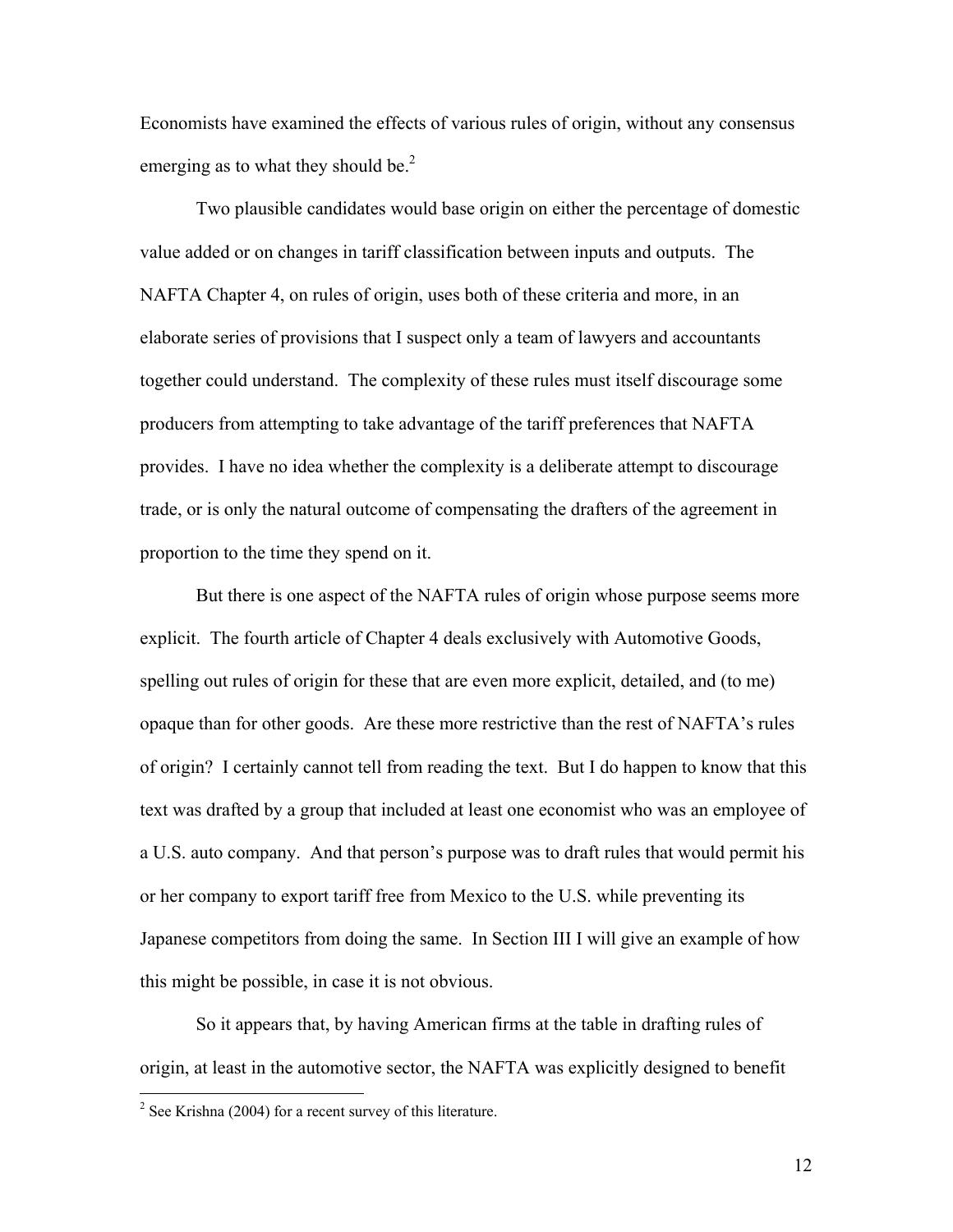certain US corporations. Was this the intent of the U.S. government? Perhaps, but not necessarily. For all I know there may be a good reason why the automotive sector cannot be handled by the same rules as others, and if so then the expertise to write the rules would certainly not lie in USTR, whose staff should be experts on trade, not automobiles. To whom should they turn to assist them if not experts from the auto industry, with US auto companies being the natural choice? But once in the room, those experts can hardly be expected to represent the interests of Japanese or European firms.

### *Other?*

These four examples of the role that corporate influence has apparently played, two in the WTO and two in NAFTA, are just the examples that I happen to know about and think I understand. Given the extreme complexity of both of these agreements and the fact that corporate representatives certainly were involved during their negotiations, if not as parties to the negotiations then as advisors to the negotiators, I have to believe that there are many other perhaps smaller ways that corporate interests have been represented. It is of course not in their interest to draw attention to these.

#### **III.What Theory Says**

#### *Political Economy of Trade Policy*

Trade economists have been led to look at political forces mainly by the otherwise inexplicable reluctance of governments to take our advice. After all, we have been very consistent for two centuries in advising all who will listen that governments should not interfere with trade. There are exceptions to our case for free trade, but we have always found credible counter-arguments to them. In the end, even those of us who have been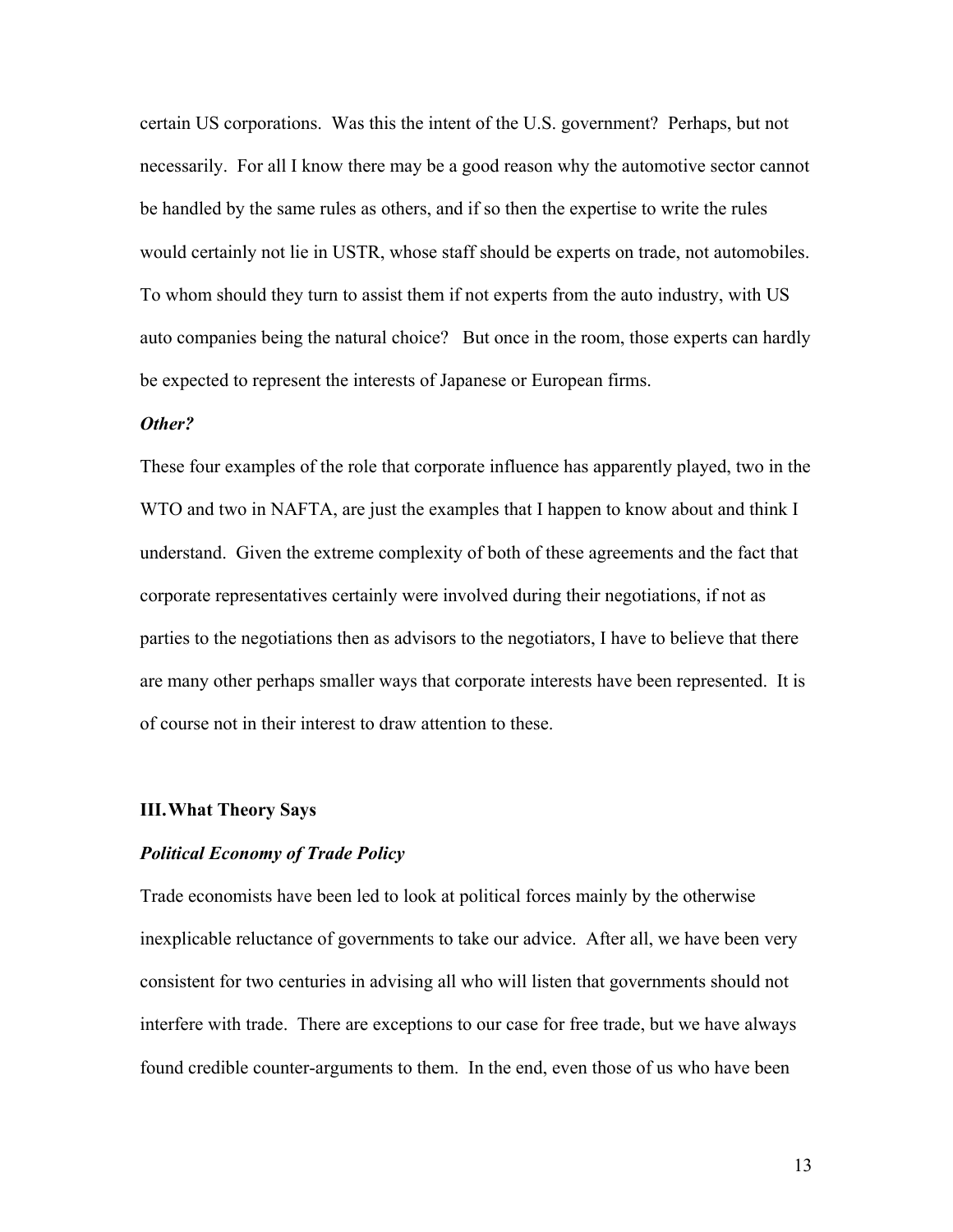most creative in constructing cases where protection might be beneficial have ultimately agreed that the economic interests of countries are best served by eliminating tariffs and other barriers to trade.<sup>[3](#page-16-0)</sup> Yet hardly any country in history seems to have listened. Given the choice between believing that we were wrong, or that they were pursuing something other than their economic interests, we naturally chose the latter.

Hence the theories of political economy of trade have focused on explaining why import tariffs were positive. This literature, which has been surveyed frequently, $4$  seems to have converged on the model of Grossman and Helpman (1994) as the standard. In this model, a specific factor in each industry benefits from a tariff on its output, and the owners of specific factors are motivated by this to contribute toward the election of incumbent politicians in return for protection. Politicians in turn maximize a combination of social welfare and these contributions, with the result that they provide positive protection.

The Grossman-Helpman model says rather directly that owners of capital (as a specific factor) exert influence on international trade policy through political contributions. The model has also received some empirical support from Goldberg and Maggi (1999), although with a higher weight on social welfare than many might have expected. It does not, however, address the making of the rules of trade policy, but only the setting of tariffs within rules that have already been made.

However, a subsequent application of the Grossman-Helpman model comes closer to addressing rule making. In Grossman and Helpman (1995), they use the same model to examine the formation of FTAs. And after applying their framework in the first

<span id="page-16-1"></span><span id="page-16-0"></span>

<sup>&</sup>lt;sup>3</sup> See Krugman (1987).<br><sup>4</sup> See Rodrik (1995), Helpman (1999).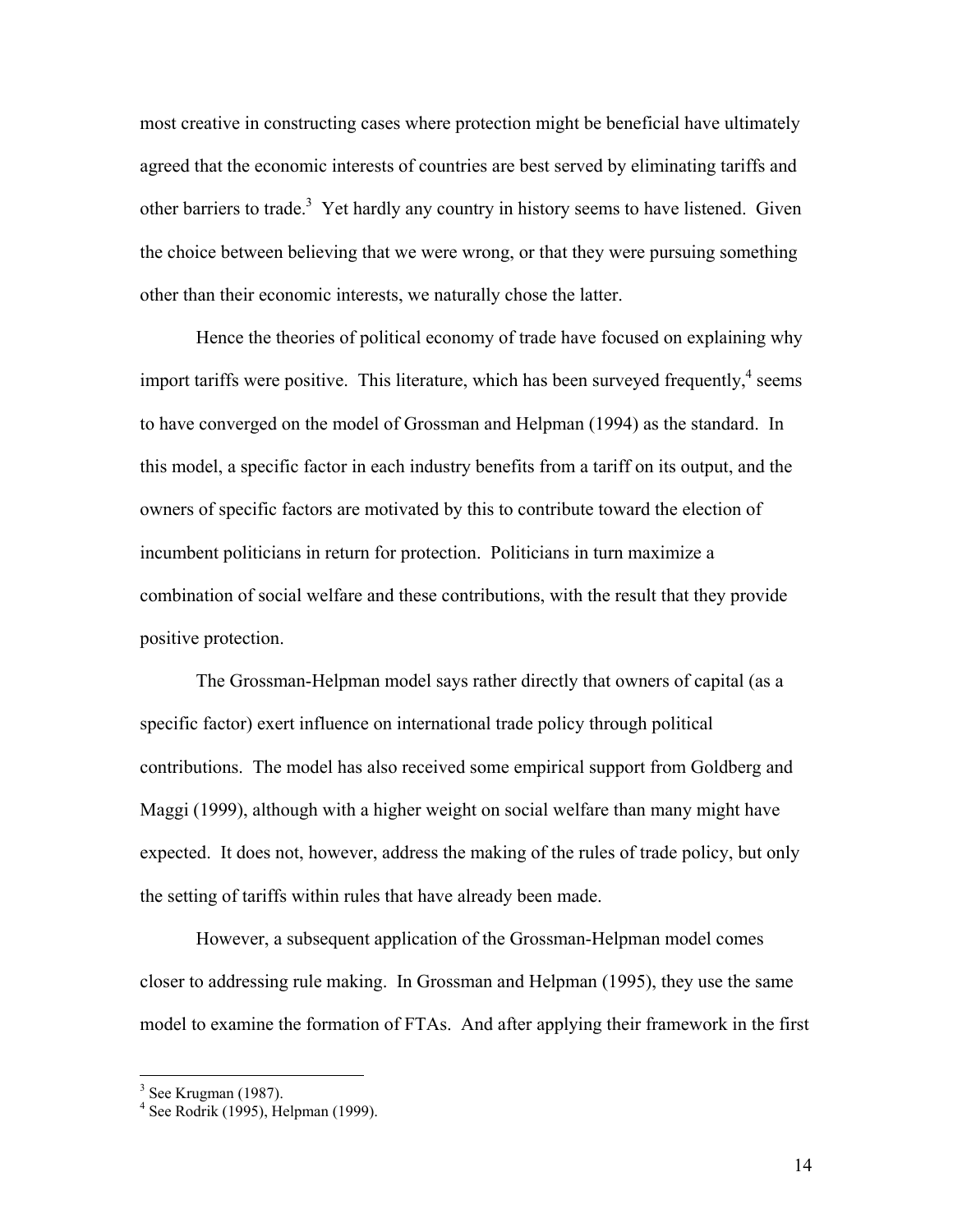part of the paper just to the binary problem of whether to agree on an FTA with a given partner or not, they then turn to the question of exclusions. That is, actual FTAs do not always eliminate tariffs on absolutely every sector of the economy, and instead may exempt certain "sensitive" sectors. What are those sectors likely to be sensitive to? Politics, of course, and Grossman and Helpman show how the selection of exempted sectors will depend, as do tariffs in their first application, on contributions from specific factors in exempted industries. And these in turn depend on the extra returns that these specific factors stand to gain (or avoid losing) by being exempted. This, then, is an example of corporate influence over the rules of an FTA, if we equate corporate profits with returns to specific factors.

Another example is provided by Krishna (1998). He uses a model of imperfect competition and political economy to examine how the political process might favor one choice of FTA partner over another, and how both might compare to an alternative of multilateral liberalization. What he finds is that, the more likely is an FTA to be trade diverting and therefore welfare reducing, the more likely it is to be selected by the political process, over other potential FTAs and over multilateral liberalization. Thus, again, the rules of trade policy in the form of FTAs are influenced by the profits of those sectors that stand to gain. It should be said, however, that political-economy models of issues like this do not necessarily rest on the influence of owners of capital. Levy (1997), for example, examines how FTAs influence the choice of multilateral liberalization, but in a median voter model.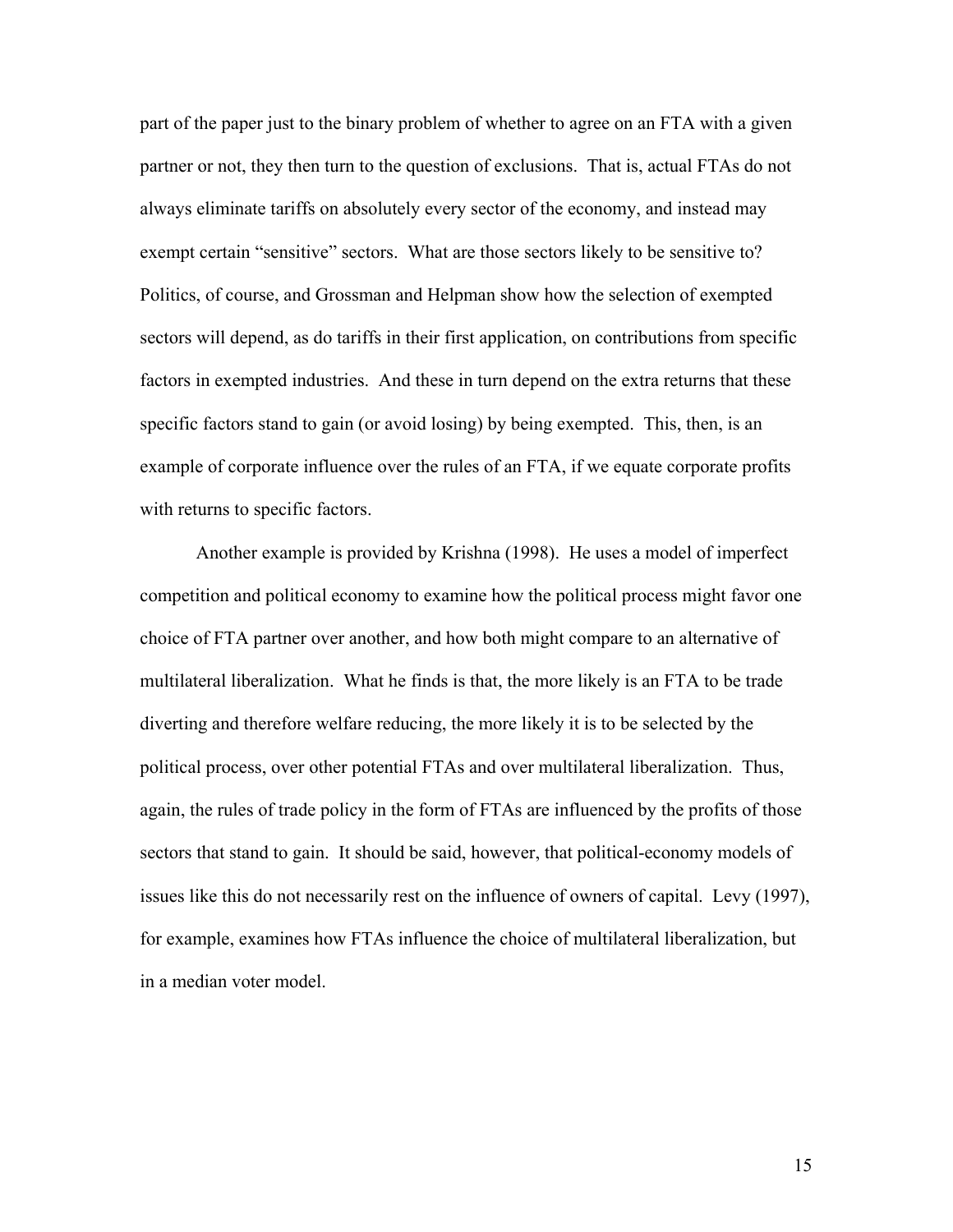### *Rules of Origin – A Theoretical Example*

I turn now to a theoretical example that is focused more explicitly on the determination of one of the rules of international trade – specifically, a rule of origin in an FTA. I will show a simple model in which a domestic firm stands to increase its profit by setting a rule of origin that favors it over its foreign competitor, thus giving it the incentive to influence the formulation of that rule in whatever way it can. As will be clear, the model attempts to formalize what seems to have been going on in the NAFTA rules of origin in automotive goods, as discussed above. I do not model the political process, which I presume could be similar to that of Grossman and Helpman, although I will conclude with a brief discussion of an alternative mechanism that might more plausibly have the same effect.

Consider a simple model of Bertrand duopoly. That is, there are two firms that are the only suppliers of a single differentiated product to the market in country U, one of them based in country U and the other in another country, J. Production requires an intermediate input that each can produce only in its own country, due to a specialized factor, perhaps expertise, that is available only there and that is needed to sustain the final product's differentiated characteristics. Their costs for this input are constants,  $b^U$  and  $b<sup>J</sup>$  respectively, for the quantity needed to produce one unit of the final good. The input can then be assembled at constant cost, the same for both of them, in either country U or country J, and also in another country, M, which will become the partner in an FTA with country U. These costs of assembly are  $c^U$ ,  $c^J$ , and  $c^M$ , of which I will assume  $c^U = c^J > c^M$ . The firms face demand functions in country U,  $D^U = D^U(p^U, p^J)$  and  $D^J = D^J(p^J, p^U)$  respectively, where  $p^i$  is the price of firm *i*'s product in country U.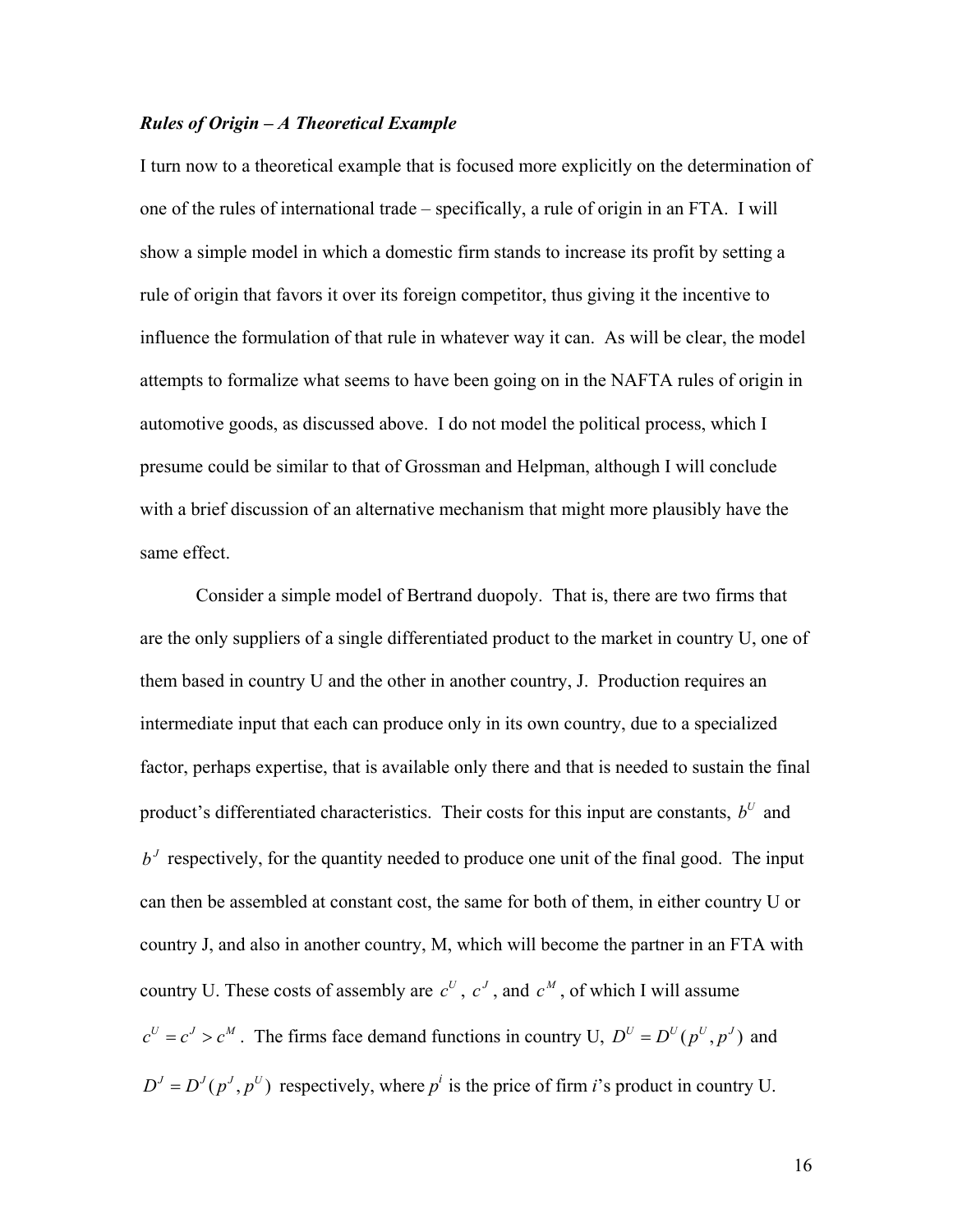The demand functions are linear, as I will specify below. Initially, country U levies a specific tariff,  $t > (c^U - c^M)$ , on imports of the final good from either other country, so that both firms do assembly in country U. Later I will have country U form an FTA with country M, eliminating this tariff on imports from there but subject to a rule of origin.

production  $k^i$ ,  $i = A, B$ . They face demands for their products given by Formally, then, the model has two firms, A and B, each with constant unit costs of

$$
D^i = a^i - p^i + sp^j, \quad i \neq j = A, B \tag{1}
$$

where  $a^i > 0$ ,  $0 < s < 1$  are parameters.<sup>[5](#page-19-0)</sup> That is, demand for each is downward sloping in its own price, but increases in the price of its competitor. Each firm's profit is therefore

$$
\pi^{i} = (p^{i} - k^{i})(a^{i} - p^{i} + sp^{j})
$$
\n(2)

With Bertrand competition, each firm selects its price to maximize this profit given the price of the other. First order conditions for this maximization imply their reaction functions,

$$
p^i = (a^i + k^i + sp^j)/2 \tag{3}
$$

which together yield equilibrium prices

$$
p^i = \Omega \left( A^i + 2k^i + sk^j \right) \tag{4}
$$

where

 $\overline{a}$ 

$$
\Omega = 1/(4 - s^2), \quad A^i = 2a^i + sa^j \tag{5}
$$

Profits in equilibrium turn out to be

$$
\pi^{i} = \Omega^{2} (A^{i} - (2 - s^{2})k^{i} + sk^{j})^{2}
$$
\n(6)

<span id="page-19-0"></span><sup>&</sup>lt;sup>5</sup> The upper bound on  $s$ ,  $s$ <1, is only to assure the plausible property that equal increases in both prices reduce demand, but only *s*<2 turns out to be needed for the model to be well behaved.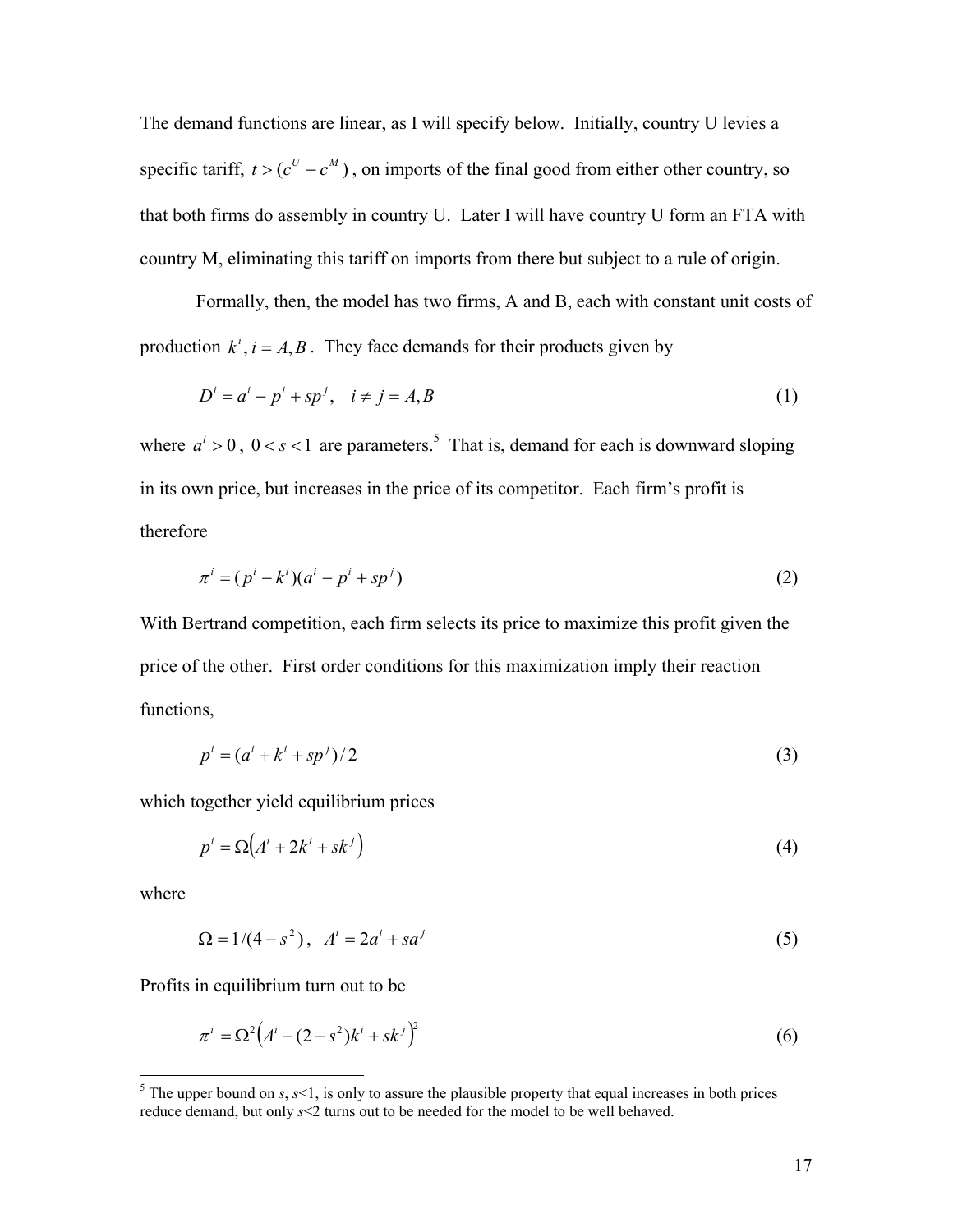Applying this result to the firms U and J, before the FTA we have their input costs as  $b^U$  and  $b^J$  respectively, but a common assembly cost in country U,  $c^U$ . Thus, in the notation of the model,  $k^U = b^U + c^U$  and  $k^J = b^J + c^U$ . Using (6), their pre-FTA profits are

$$
\pi^{U} = \Omega^{2} (A^{U} - (2 - s^{2})(b^{U} + c^{U}) + s(b^{J} + c^{U}))^{2}
$$
\n
$$
\pi^{J} = \Omega^{2} (A^{J} - (2 - s^{2})(b^{J} + c^{U}) + s(b^{U} + c^{U}))^{2}
$$
\n(7)

After the FTA, firm U can do assembly in the cheaper country M, since its exports from M back to U will easily satisfy any rule of origin, having been produced entirely in U and M. Thus, letting "<sup> $\wedge$ </sup>" denote the FTA,  $k^U$  becomes  $\hat{k}^U = b^U + c^M < k^U$ . Firm J, on the other hand, since its input comes from outside the FTA, if it were to assemble in country M would fail to satisfy any rule of origin that, say, requires content from within the FTA countries of more than  $c^M/(b^J + c^M)$  percent. Assuming this is the case, then firm J continues to assemble in U and its cost continues to be

 $\hat{k}^{J} = k^{J} + c^{U}$ . Applying these costs to (6), we find the FTA profits of the firms to be

$$
\hat{\pi}^{U} = \Omega^{2} (A^{U} - (2 - s^{2})(b^{U} + c^{M}) + s(b^{J} + c^{U}))^{2}
$$
\n
$$
\hat{\pi}^{J} = \Omega^{2} (A^{J} - (2 - s^{2})(b^{J} + c^{U}) + s(b^{U} + c^{M}))^{2}
$$
\n(8)

Comparing (8) with (7),

$$
\hat{\pi}^U = \left(\sqrt{\pi^U} + \Omega(2 - s^2)(c^U - c^M)\right)^2 > \pi^U
$$
  

$$
\hat{\pi}^U = \left(\sqrt{\pi^U} - \Omega s(c^U - c^M)\right)^2 < \pi^U
$$
\n(9)

Thus, a rule of origin, which can prevent firm J from taking advantage of the lower cost assembly in country M while firm U avails itself of it through the FTA, both raises the profit of firm U and lowers the profit of firm J. This is hardly surprising, and in the example here it can be achieved very simply: just specify as a rule of origin that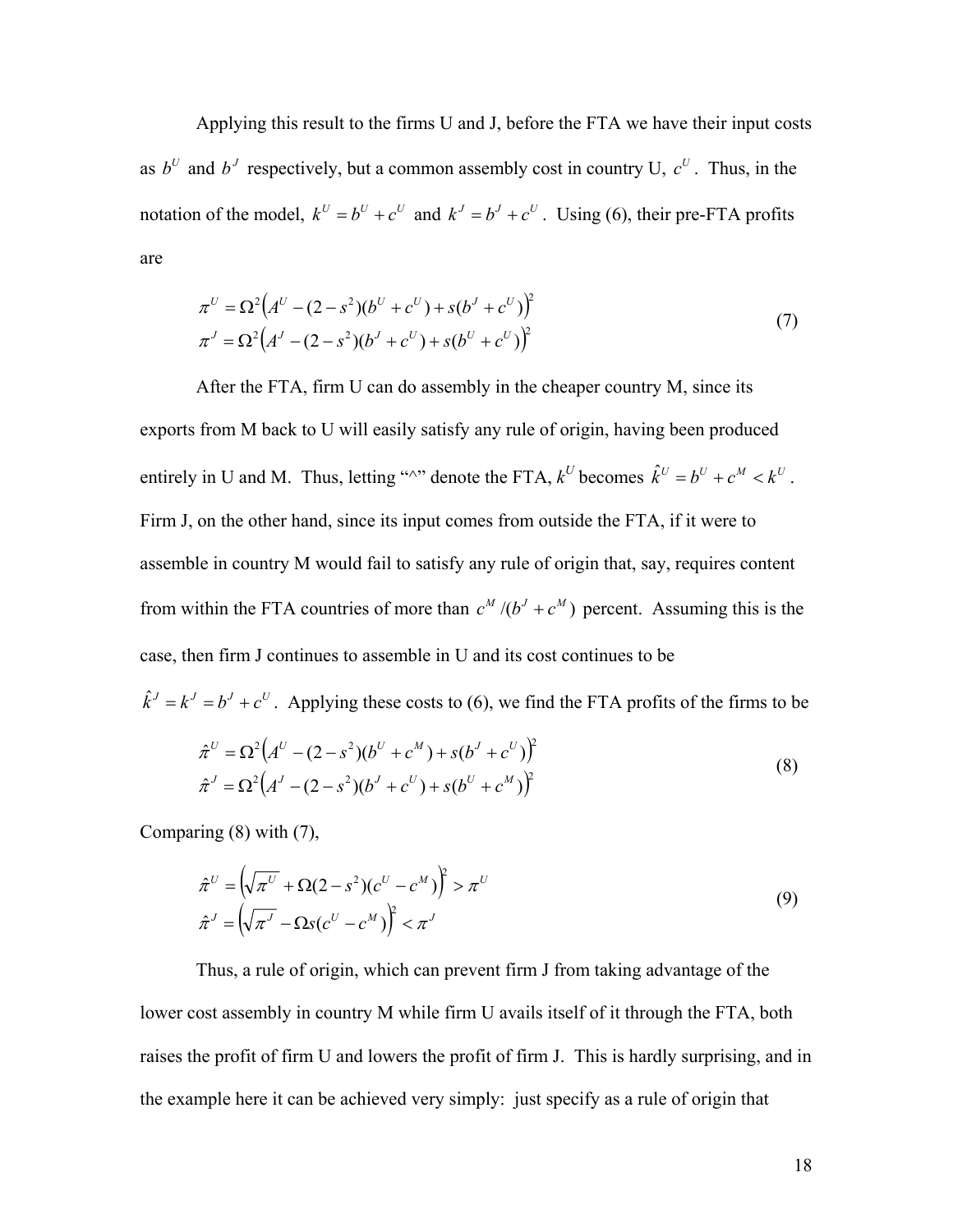imports from M to U will be duty free only if they have content from among the FTA countries of more than  $\Gamma = c^M / (b^J + c^M)$  percent. That would easily be satisfied by an FTA content requirement of 100%, but since that might be too blatantly protectionist, the firm may be expected instead to use its knowledge of the industry to seek a lower content requirement, but high enough to achieve the same purpose, just more than Γ.

I have not attempted here to model the means by which a firm in this situation might influence the writing of the rule of origin. The Grossman-Helpman story, I suppose, would be that the firm would offer a financial contribution of some sort to incumbent politicians in return for their setting a content requirement in this industry of more than Γ. Whether this would succeed or not would depend on how the politician weights the financial contribution (which is limited by the gain in profit that is implicit in (9)) against the loss in economic welfare for the country as a whole. Realistically it would also depend on whether the politician can manage to influence the negotiations on the FTA at the level that would make this possible.

A more plausible story for political influence in this context is suggested by Hall  $(2001)$ <sup>6</sup>. In his description of lobbying, private interests do not in any sense pay money to politicians. Rather, they help them. That is, recognizing the limited time and resources that legislators have to accomplish their many objectives, only one of which is being re-elected, they welcome assistance from lobbyists who assist them by doing research and drafting legal texts on issues of their common interest. Hall points out first that a great deal of lobbying takes place, not between lobbyists and the politicians whom they wish to sway to agree with them, but between lobbyists and politician who are

<u>.</u>

<span id="page-21-0"></span><sup>6</sup> See also Deardorff and Hall (1997).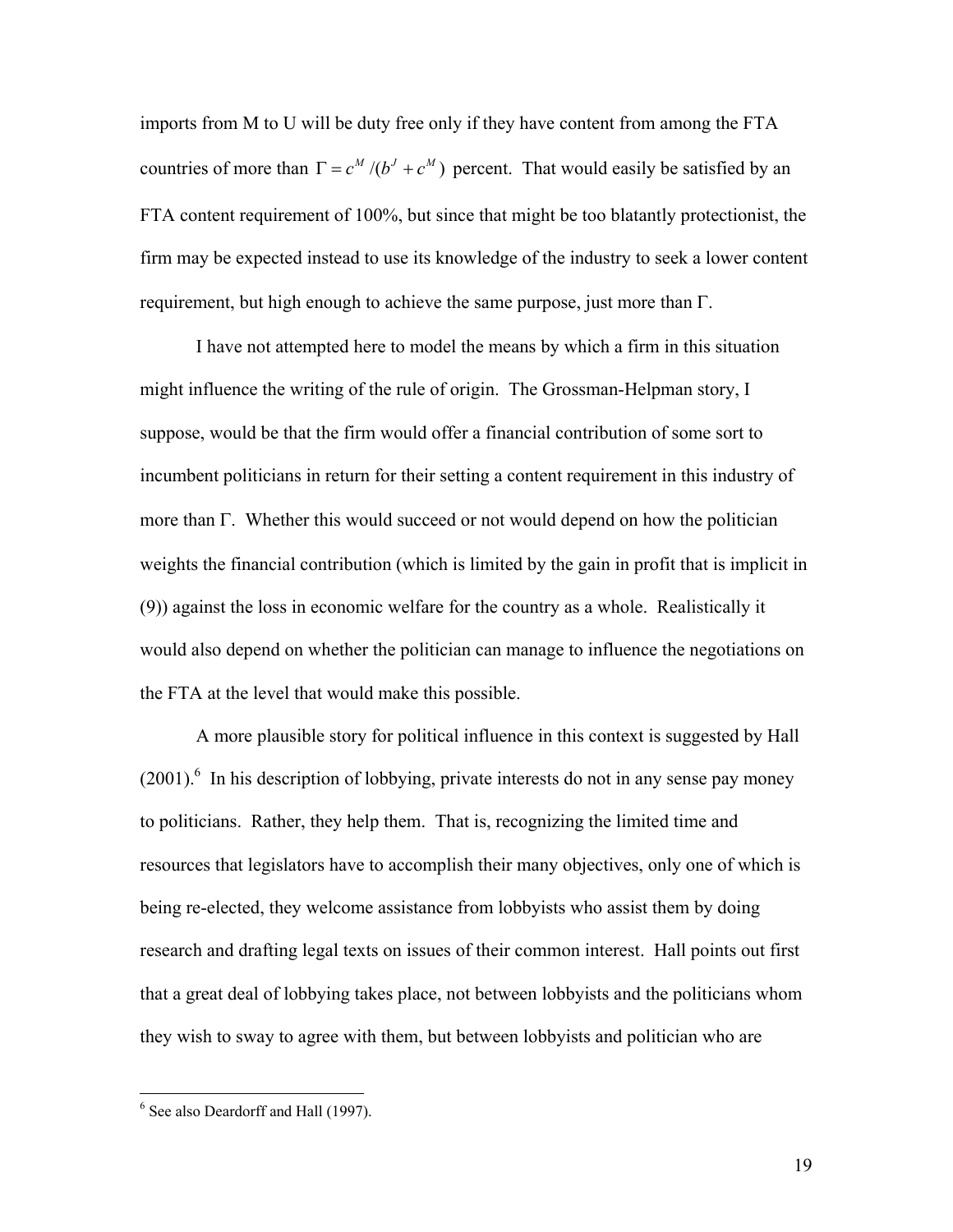already their friends – the politicians who because of ideology or their constituencies already wish to achieve the same objectives as the lobbyists. Such behavior makes no sense from the perspective of other models of political economy. For example, in Grossman and Helpman's story, a firm would never pay a politician to vote for a tariff that he or she already favored on grounds of social welfare. But it does make sense if by helping the politician the lobbyist can help to make progress toward their common objective. The result of this is that lobbyists and their staff members play an active role in formulating policy.

Hall's theory is intended to explain the interaction between lobbyists and legislators, but the idea seems to extend easily to the executive branch. The office of U.S. Trade Representative, in particular, is surprisingly small in proportion to the size of its mission, and, I would guess, needs all the help it can get. In addition, the negotiations that it undertakes necessarily involve the intricacies of many individual industries, and even a much larger USTR staff would be unlikely to possess the expertise needed to deal with these. Therefore it is natural for trade negotiators to enlist the assistance of willing participants from domestic industries who have this expertise. And that gives the industries access to the drafting of trade agreements. It is through this mechanism, it seems, that trade rules negotiated by the U.S. government come to represent the interests of domestic industries.

#### **IV.Conclusion**

In this paper I have argued that profit maximizing firms, even though they contribute to social welfare when they compete in the market, may not do so when they influence the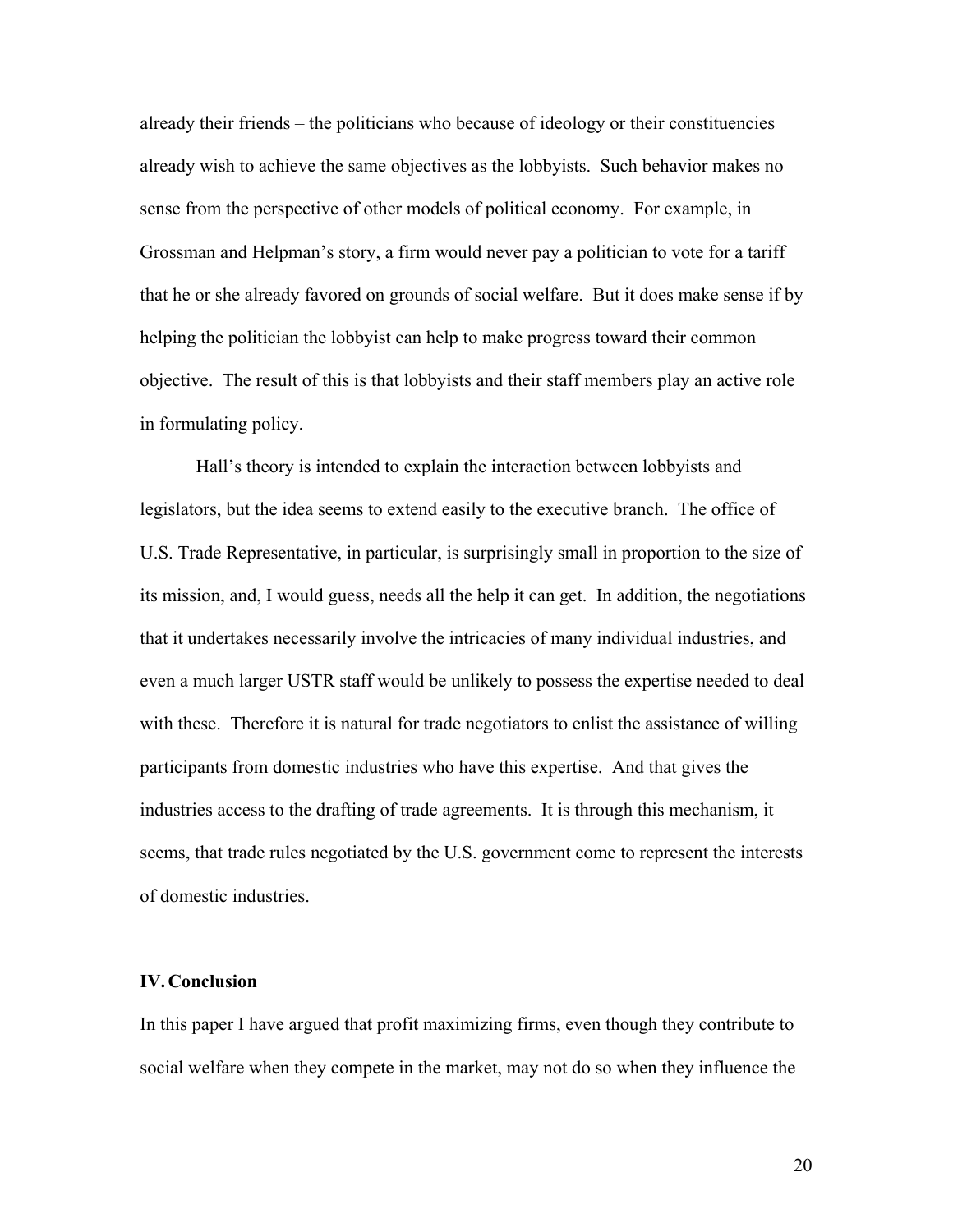political process. In particular, I have suggested, through several examples from both the real world and from economic theory, that corporations have played a significant role in the formulation of the rules of the modern international trading system. They do this both in the multilateral system overseen by the WTO, and within regional trade agreements such as NAFTA. Their influence on rules need not be bad, but there is no reason why it should be good either. We therefore need to give more thought to constraining not just trade policy, but also the making of the rules of trade, to try to assure that this process moves us to a better world.